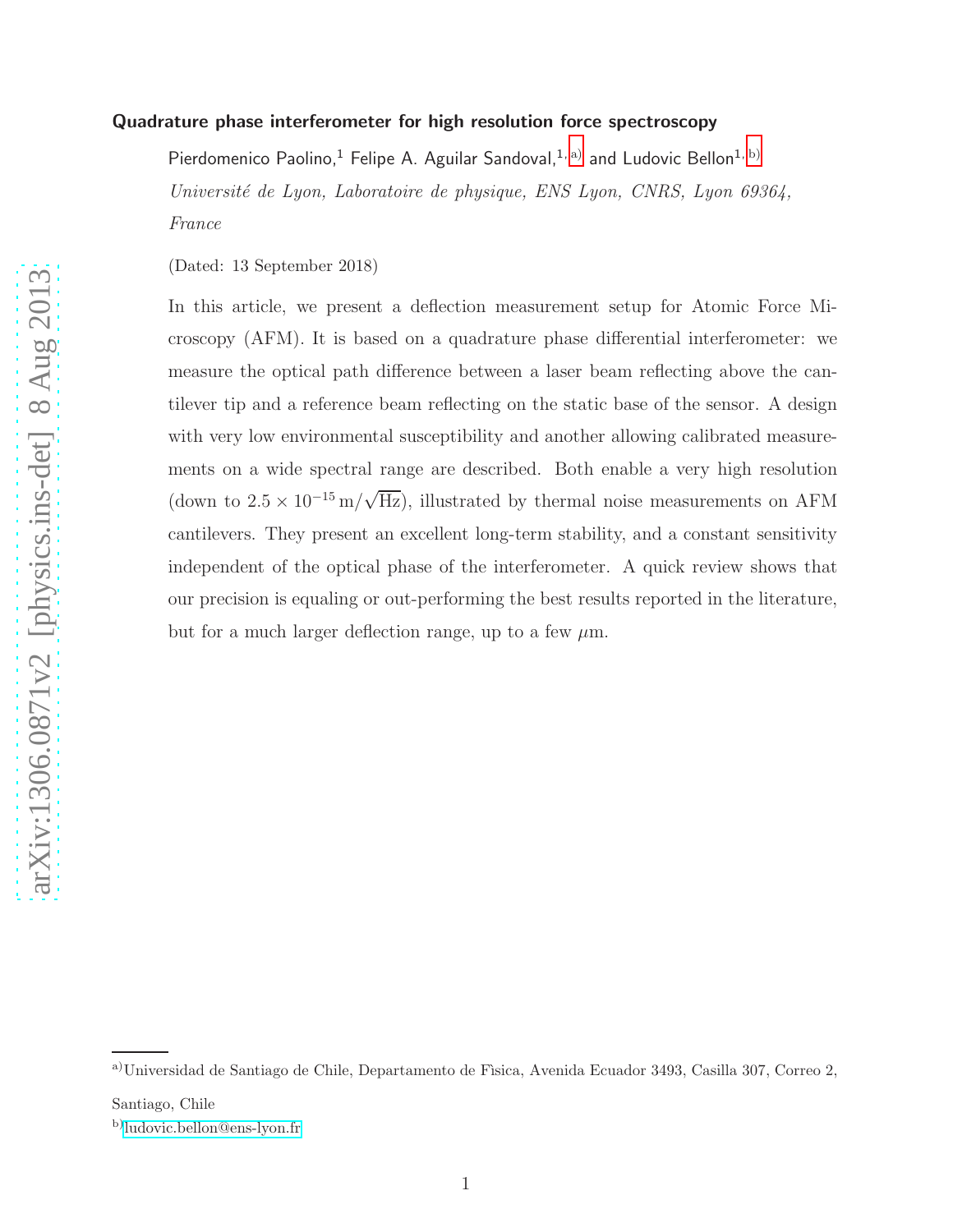## I. INTRODUCTION

Since its invention by Binnig, Quate and Gerber<sup>[1](#page-22-0)</sup> more than 20 years ago, Atomic Force Microscopy (AFM) has turned into a mature technique widely spread in many domains (material sciences, biology, nanotechnology...). The detection scheme proposed in the original article was quickly dropped for handier optical methods. In the early ages of AFM, interferometric setups have been investigated by several authors as an option to measure the deflection of the cantilever<sup>[2](#page-22-1)[–7](#page-22-2)</sup>. The introduction of the optical lever technique<sup>[8](#page-22-3)</sup> however, much simpler to implement and still very sensitive, limited those techniques to a few specialized application where optical access to the cantilever is restricted (cryogenic experiments for instance) or the ultimate precision of the measurement is important $9-11$  $9-11$ . Our setup be-longs to this last category: we use thermal noise as a tool to explore nano-mechanics<sup>[12](#page-22-6)-17</sup>, and thus need a negligible detection noise to characterize intrinsic mechanical fluctuations.

We present in this article a few approaches we have explored in order to build a very sensitive detection scheme while limiting as much as possible any slow drift problems. They are all based on differential interferometry<sup>[5](#page-22-8)[,6](#page-22-9)</sup>: 2 beams are produced in the measurement region of the AFM, the first being reflected on a static reference point of the sensor, the second on the free end of the cantilever. The optical path difference between those two beams will thus be directly proportional to the deflection of the cantilever, and knowledge of the wavelength gives a precise calibration of the measurement. The main originality of our work is the use of quadrature phase interferometry<sup>[18](#page-22-10)</sup> in the context of AFM. This approach allows to extend the range of deflection to several  $\mu$ m, while retaining the very high resolution (down to  $2.5 \times 10^{-15}$  m/ $\sqrt{\text{Hz}}$  in the latest developments). This unique combination of high precision and large input range paves the way to high resolution force spectroscopy on highly deformable objects.

The article is organized as follows: a first section describes the various configurations of the measurement area, and the quadrature phase interferometric detection scheme common to our realizations. We present in a second part the performances of the apparatus with a few thermal noise measurements, and compare these results with commercial devices, before the concluding remarks.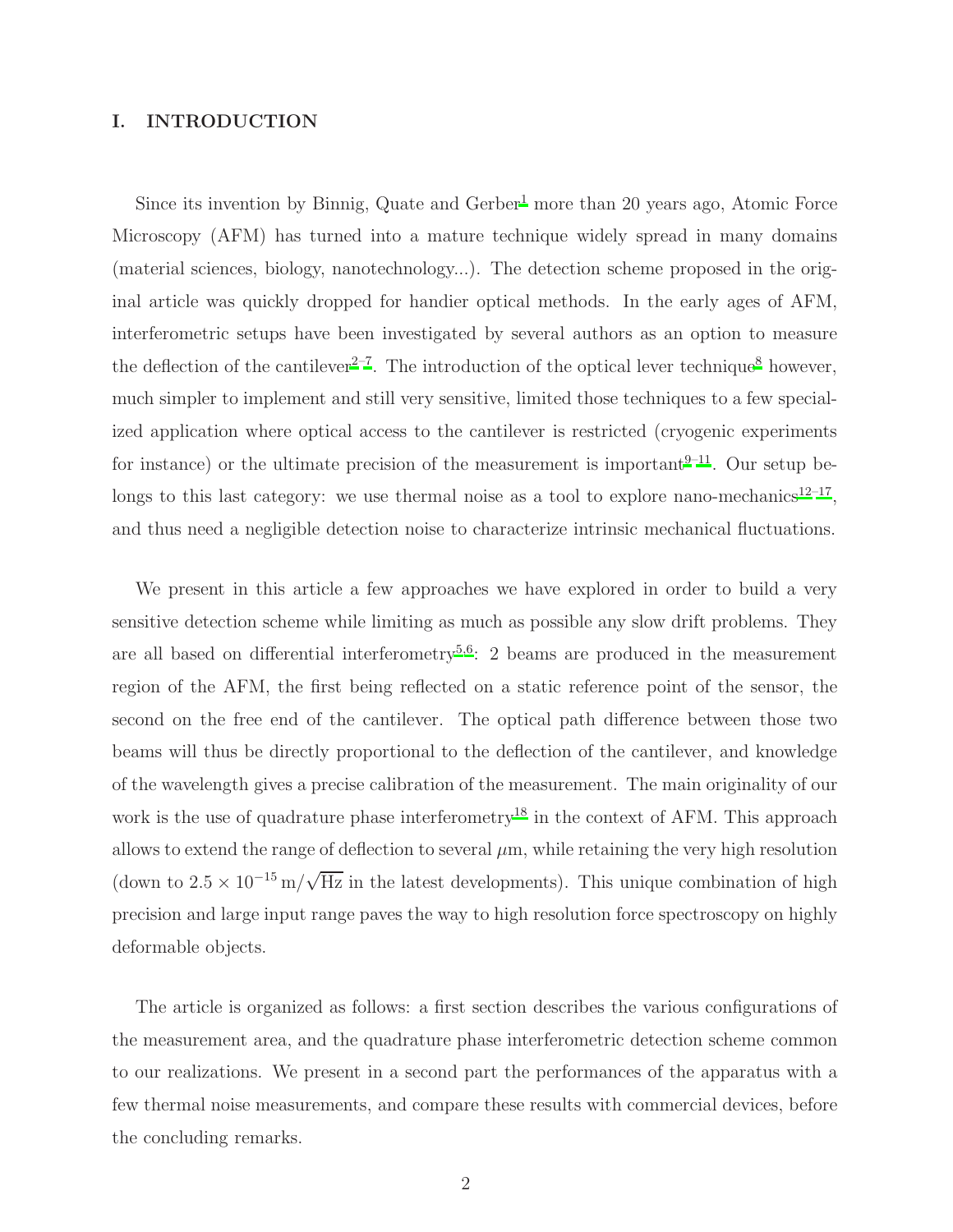PSfrag replacements



<span id="page-2-0"></span>FIG. 1. Measurement area: the incident beam (electric field  $\mathbf{E}_0$ ) is focused on the cantilever C by the lens  $L_0$ . When passing through 2 calcite beam displacers  $BD_0$  with orthogonal optical axes x and y, light is split into 2 parallel beams, which are reflected by the base and free end of the sensor (fields  $\mathbf{E}_{\text{ref}}$  and  $\mathbf{E}_{\text{tip}}$ ). A deflection d of the cantilever modifies the optical path of the second beam by  $\delta L = 2d$ . On the top view, blue arrows show the direction of polarization of each beam, whereas on the side view, red arrows indicate the direction of propagation of light (to and back from the cantilever).

#### II. EXPERIMENTAL SETUPS

Our setup is based on a differential interferometer to measure the deflection of the AFM cantilever: the reference beam is reflected on a static reference point of the sensor, the sensing beam on the free end of the cantilever. The main advantage of this approach is that we decouple the measurement of the deflection from the vibrations of the interferometer: the reference surface is on the sensor itself, and vibrations of the optical setup with respect to the cantilever are cancelled. We will present in the next paragraphs three possible designs of the sensing area, before their common quadrature phase analysis area

#### A. Interferometer: sensing area

We developed several strategies to produce the two beams in the measurement region of the AFM. The first one is inspired by reference<sup>[5](#page-22-8)</sup>, where a calcite prism is used. In our setup, as illustrated by Fig. [1,](#page-2-0) light passes through two calcite beam displacers after the focusing lens. The birefringent axis of the prisms are set perpendicular to each other, hence each polarization of the incident beam is once the ordinary and once the extraordinary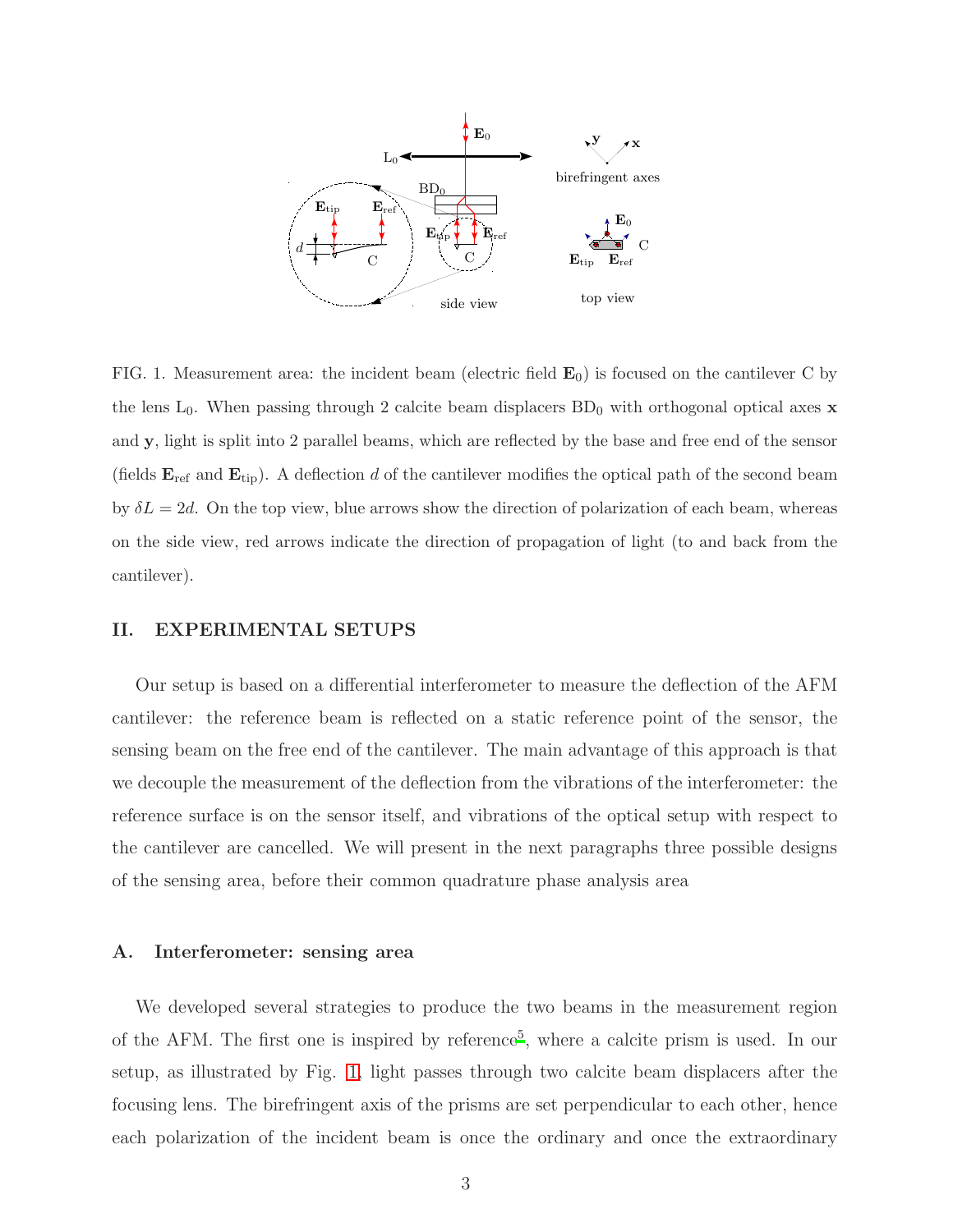

<span id="page-3-0"></span>FIG. 2. Double path technique: the incident ray (electric field  $\mathbf{E}_0$ ) is focused on the sensor by lens  $L_0$ , and split in 2 ( $\mathbf{E}_{ref}$  and  $\mathbf{E}_{tip}$ ) by the calcite prisms (BD<sub>0</sub>). After reflection on the curved surface of the cantilever, both beams exit the lens  $L_0$  parallel but apart from each other. A perpendicular mirror send them back on their original paths so that they eventually perfectly overlap after a second reflection on the sensor. In practice, we use the 3 dimensions of space: the incident beam  $E_0$  is slightly off axis on the lens as seen on the front view, so that its reflections  $\mathbf{E}_{\text{ref}}$  and  $\mathbf{E}_{\text{tip}}$  are shifted when exiting  $L_0$ . A single mirror M can be used for both. In this configuration, the optical path difference  $\delta L$  is 4 times the deflection d.

ray. Both output beams are then equivalent: their optical path length is equal through the prisms. This setup has 2 advantages: not only the intrinsic optical path is the same on a flat cantilever (canceling the noise due to wavelength fluctuation in the light source), but so does the shift in the focus due to the parallel plates. We usually associate two 1 mm thick calcite beam displacers. Each one produces a  $100 \mu m$  shift of its extraordinary ray, so the total separation is approximatively  $141 \mu m$  and adapted to cantilevers longer than this value. The size of the laser spots is diffraction limited and can be tuned down to a few  $\mu$ m diameter. After reflection, the two beams are merged back together by the birefringent components and can be studied in the analysis area. The optical path difference  $\delta L$  is twice the deflection  $d$  of the cantilever:

<span id="page-3-1"></span>
$$
\delta L = 2d \tag{1}
$$

One of the problem we had to deal with is the intrinsic curvature of some cantilevers: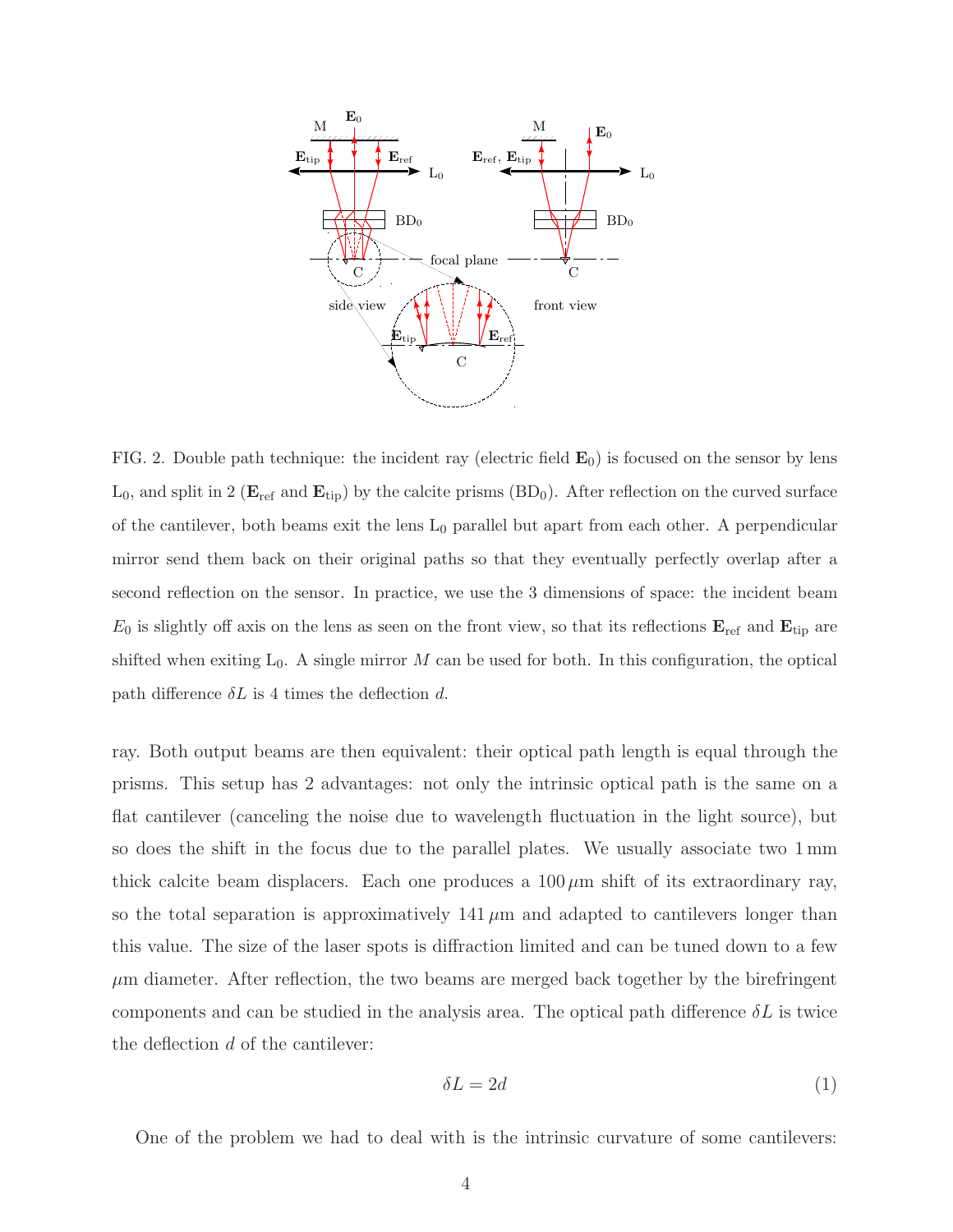when those are coated (to enhance reflectivity for instance), the metallic layer may produce internal stresses which lead to a static curvature of the sensor. Strategies to minimize this effect can be used (symmetric coating for example), but the tolerance of common detection systems to this defect is large since most only use a single reflection on the extremity of the cantilever. In our case, the two light beams must overlap in order to record interferences, and the bending of the reflective surface introduces a spatial separation of the 2 polarizations. For instance, a small 2<sup>°</sup> curvature (typical tolerance of commercially available sensors) translate into a 2 mm separation of the beams back to the 30 mm focusing length. The contrast in such a case can decrease to very small values, and depending on the cantilevers we sometime need to address this problem.

When a force acting on the tip is deflecting the cantilever, the previous considerations on the intrinsic curvature applies as well to the induced bending. However, a  $\pm 2^{\circ}$  angular range for a 300  $\mu$ m long cantilever translates into a  $\pm 7 \mu$ m deflection range, much larger than the typical limit of AFM setups.

The simplest solution to deal with curvature limitation is to increase the diameter of the laser beams so that even with such a large separation they still overlap sufficiently to record sharp interferences. Indeed, we can reach a fair contrast on bended cantilevers using a 7 mm (instead of our common 2 mm) beam, though handling clear apertures for such a large diameter is difficult in our compact setup.

Another way to circumvent the problem is illustrated in Fig. [2.](#page-3-0) After reflection on the curved surface, the 2 beams corresponding to the 2 polarizations of the birefringent component are parallel when emerging the focusing lens. Indeed, both virtually come from the focal point but with different angles. We place a flat mirror perpendicular to the beams at this point: both are sent back on their original path, and overlap perfectly after a second reflection on the cantilever. This setup also doubles the sensitivity of the measurement: adding a second reflection on the sensor doubles the optical path dependance on the deflection of the cantilever. This configuration can thus be interesting even for flat sensors. However, the tuning of the apparatus is much more complex (the focal distance for instance should be perfectly set as the double pass multiplies any error in this direction). Moreover, another problem can be stressed for uncoated cantilevers: their poorly reflecting surface being used twice, the intensity of the signal is lowered significantly and the overall gain in accuracy is much lower than 2.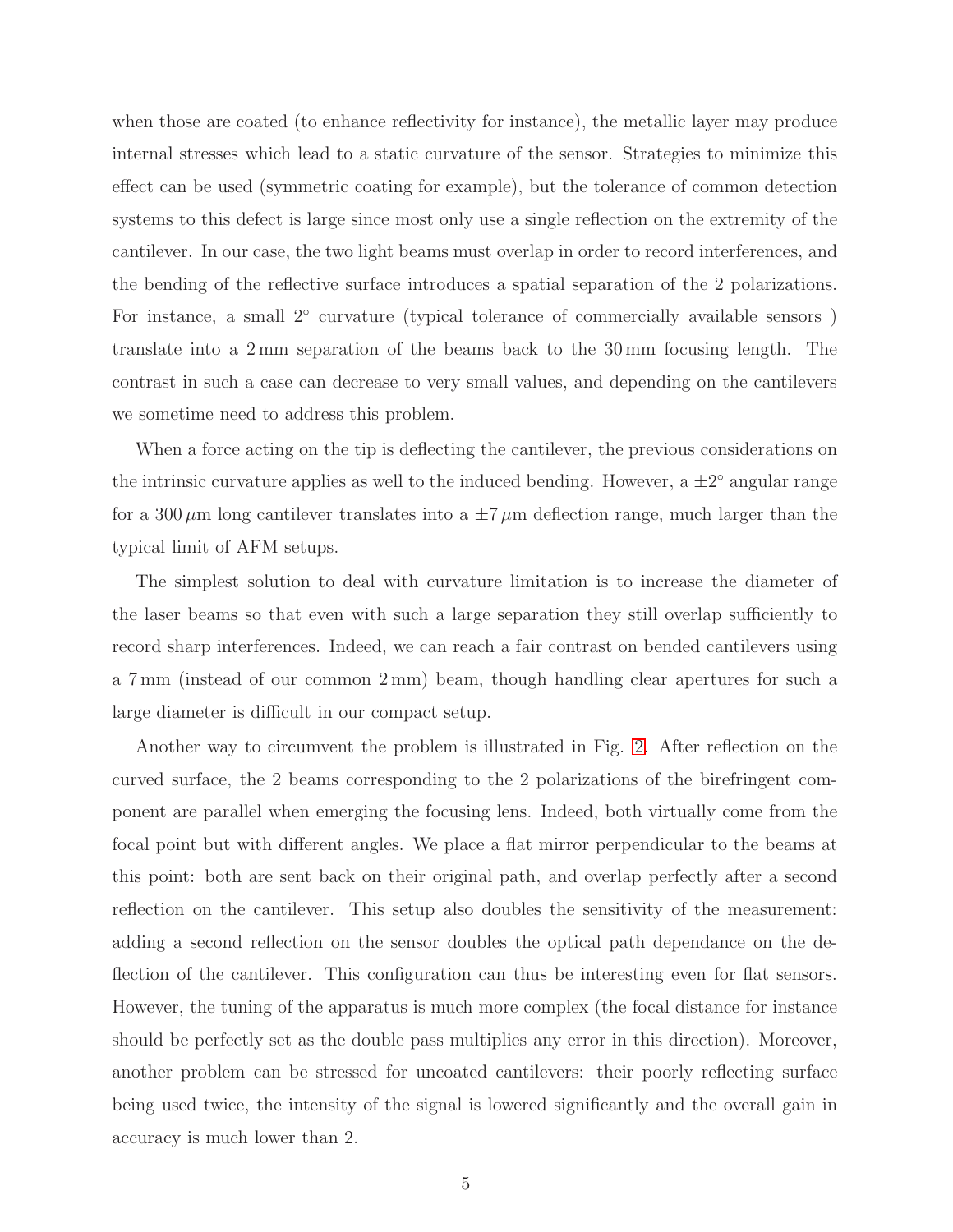

<span id="page-5-0"></span>FIG. 3. Wollaston measurement configuration: the incident ray  $(E_0)$  is split in its 2 orthogonal polarizations ( $E_{ref}$  and  $E_{tip}$ ) by the Wollaston prism, then focused on the sensor by lens  $L_0$ . Tuning the position of birefringent component along the optical axis (right), any small static curvature of the cantilever can be compensated. After reflection, the beams are merged back together and can be analyzed: the optical path difference is twice the deflection. Due to increased distance between the 2 beams (1 mm in our configuration), the reference  $(E_{ref})$  is taken on the chip holding the cantilever.

A last strategy to create the two beams of the measurement area is illustrated in Fig. [3.](#page-5-0) It is very similar to that of ref.<sup>[6](#page-22-9)</sup>. The initial beam (field  $\mathbf{E}_0$ ) first crosses a Wollaston beam splitter, which produces 2 rays of orthogonal polarizations ( $E_{ref}$  and  $E_{tip}$ ), with an  $\alpha = 2^{\circ}$  separation angle. If the intersection point of these beams is placed at the focal point of the focusing lens  $L_0$ , the resulting beams are focused on the sensor, their optical axes being parallel. Translation of the Wollaston prism along the optical axis does not change the focalization points, but the angle of incidence of the beam on the sensor. It can thus be used to correct for a static curvature of the cantilever.

The distance between the 2 focalization points is given by the angular separation of the prism  $\alpha = 2^{\circ}$  and the focal length  $f = 30$  mm, that is 1 mm in our setup. This distance is always greater than the length of the cantilever, so the reference beam is reflected on the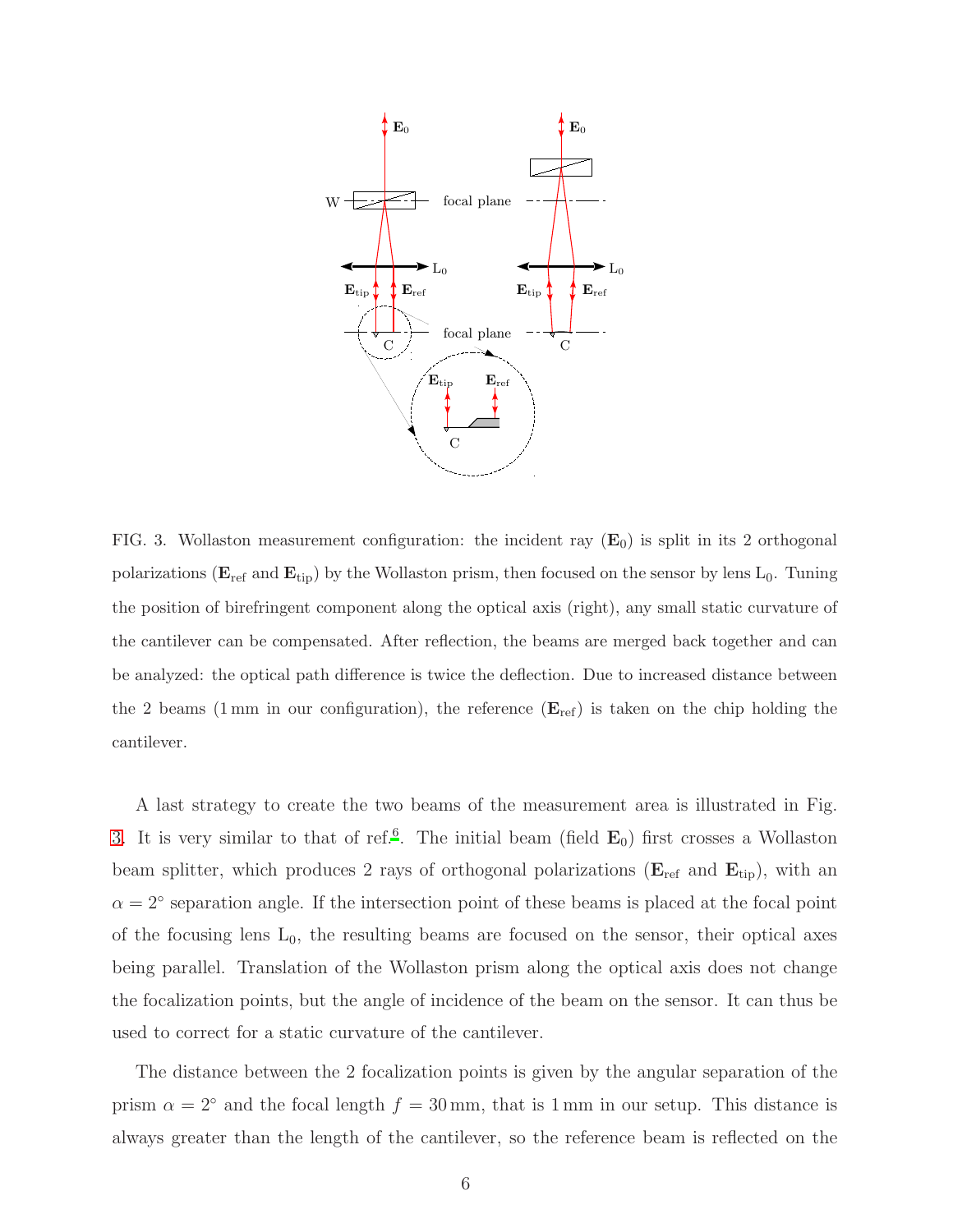

<span id="page-6-0"></span>FIG. 4. Tuning the initial optical path difference: a translation of the Wollaston prism W along the separation axis modifies the optical path of the two polarized beam ( $\mathbf{E}_{\text{ref}}$  and  $\mathbf{E}_{\text{tip}}$ ) inside the birefringent material. The small shift of the splitting point of the beam has a negligible effect in our setup.

chip holding the sensor in this configuration. It is thus a little bit out of focus, the typical thickness of the chip being 0.4 mm. Anyway, the reflecting surface is very large and no light is lost, and the small divergence of the 2 beams we will eventually analyze decreases only slightly the contrast of the interferences.

A benefit of this configuration is the possibility to tune the initial path difference between the two beams<sup>[6](#page-22-9)</sup>. Indeed, a translation of the Wollaston prism along the axis of separation changes differently the optical path of the ordinary and extraordinary rays in the birefrin-gent element (see figure [4\)](#page-6-0). For a lateral displacement  $\delta x$  of our prism, we measure this dependence to be  $\delta L/\lambda = \delta x/(10 \,\mu\text{m})$ , where  $\lambda = 633 \,\text{nm}$  is the wavelength of the He-Ne laser we are using.

The three configurations of the measurement area, illustrated in Figs. [1](#page-2-0) to [3,](#page-5-0) have their own advantages and drawbacks, and we chose for every experiment the best compromise for our specific needs. The first setup (Fig. [1\)](#page-2-0) is for example very stable with respect to external disturbances, the 2 beams sharing almost the same path except for the very last millimeters before the cantilever, but it is restricted to flat rectangular cantilevers longer (but ideally not too much) than  $140 \mu m$ . The double path arrangement (Fig. [2\)](#page-3-0) can be more sensitive and adapted to curved sensors, but is more vulnerable to external vibrations and more complex to tune. The Wollaston configuration (Fig. [3\)](#page-5-0) is easy to align and adapted to cantilever of any length and shape (V shaped for instance), but it is also more affected by environmental perturbations and its contrast is not as sharp. A further comparison of the Wollaston and Bi-calcite configurations, based on thermal noise measurement, is conducted in part [III B](#page-12-0)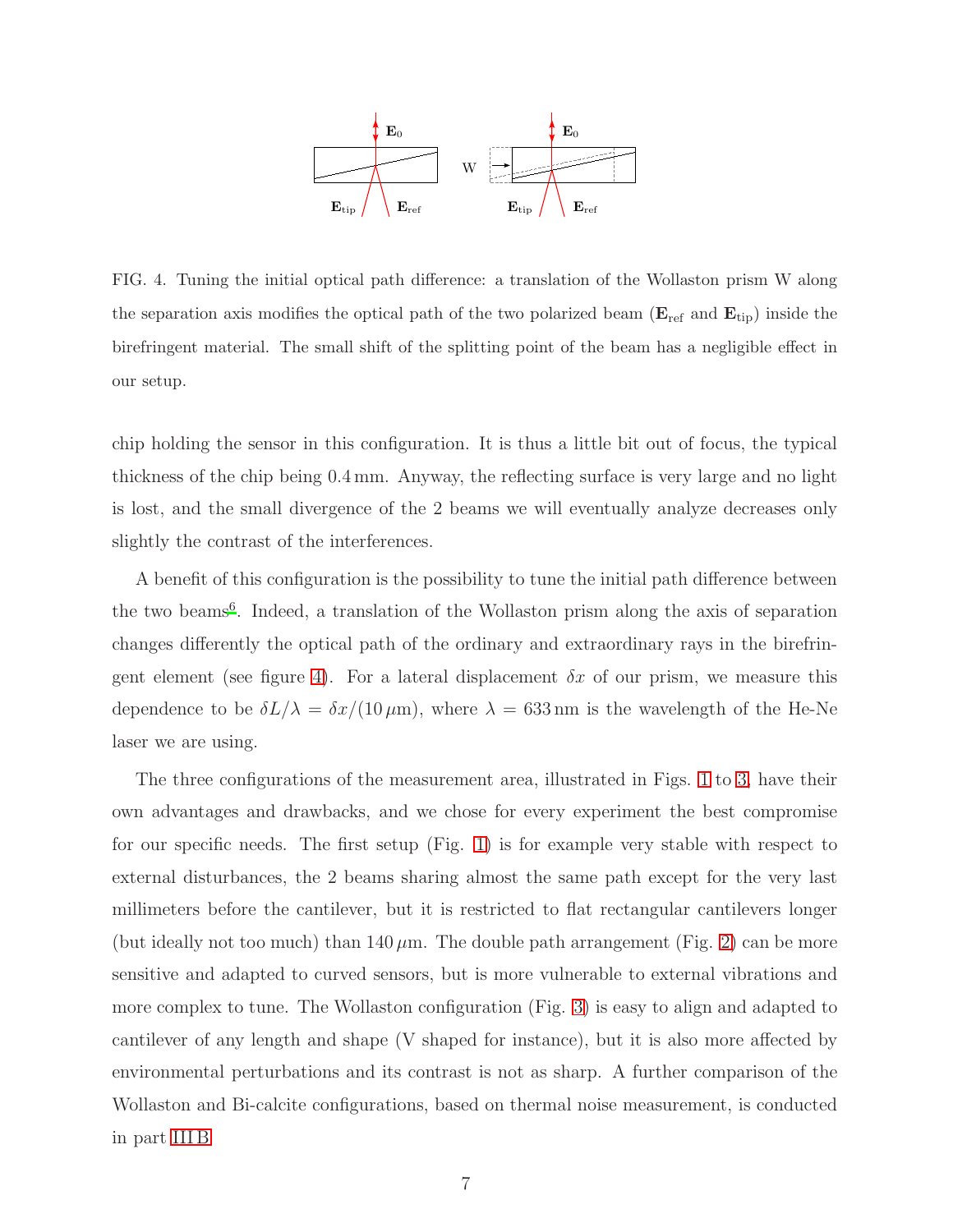### B. Interferometer: analysis area

The three setups for the measurement area share the same principle: the incident light is split in 2 with a birefringent component, and each ray is focused on the sensor. After reflection, the beams are merged into a single one and the optical path difference between its two polarizations is a linear function of the deflection of the cantilever. The analyzing area is thus the same for all the measurement configurations. It is based the quadrature phase technique we have developed<sup>[18](#page-22-10)[,19](#page-22-11)</sup>, as illustrated on Fig. [5:](#page-8-0) the light is separated in two equivalent arms (indexed with subscript  $n = 1, 2$ ) with a non polarizing cube beam splitter, then focused on the photodetectors by lenses  $L_n$  (focal length 25 mm). To record interferences, the initial polarizations are projected by calcite beam displacers  $(BD_n, 5 \text{ mm})$ thick) whose axes are at 45◦ with respect to the optical axes of the measurement birefringent component (BD<sub>0</sub> or W). The two beams emerging from each calcite prism are  $0.5 \,\mathrm{mm}$  distant, they are collected on the two segments of a 2 quadrant photodiode (*UDT* Spot-2DMI). The only difference between the two arms is the addition of a quarter-wave plate in the second arm, tuned to subtract  $\pi/2$  to the phase shift between the 2 polarizations.

For the following computation, we will use the configuration of Fig. [1,](#page-2-0) but it can be easily extended to the other setups with minor changes. Let us call x and y the unity vectors along the optical axes of the calcites  $BD_0$ , and  $\mathbf{E}_0 = E_0(\mathbf{x} + \mathbf{y})$  the electric field of the incident beam, tuned to be linearly polarized at 45◦ with respect to x and y. The total field of the beams after reflection and recombination is  $\mathbf{E}_{ref} + \mathbf{E}_{tip} = E_0(\mathbf{x} + e^{i\varphi}\mathbf{y})$ , with  $\varphi$  the phase shift between the 2 polarizations. Since the optical path difference  $\delta L$  is twice the deflection d of the cantilever (equation [1\)](#page-3-1),  $\varphi$  is simply

<span id="page-7-0"></span>
$$
\varphi = \frac{4\pi}{\lambda}d\tag{2}
$$

where  $\lambda = 633$  nm is the wavelength of the He-Ne laser we use (Melles Griot LHP 691). The optical axes of the analyzing calcite prisms  $BD_n$  are oriented at 45<sup>°</sup> with respect to  $BD_0$ (along  $x + y$  and  $x - y$  for BD<sub>2</sub> for example), hence the intensities of the projected beams on the 2 quadrants of the photodiodes are easily computed as

$$
A_n = \frac{I_0}{8} (1 + \cos(\varphi + \psi_n))
$$
  
\n
$$
B_n = \frac{I_0}{8} (1 - \cos(\varphi + \psi_n))
$$
\n(3)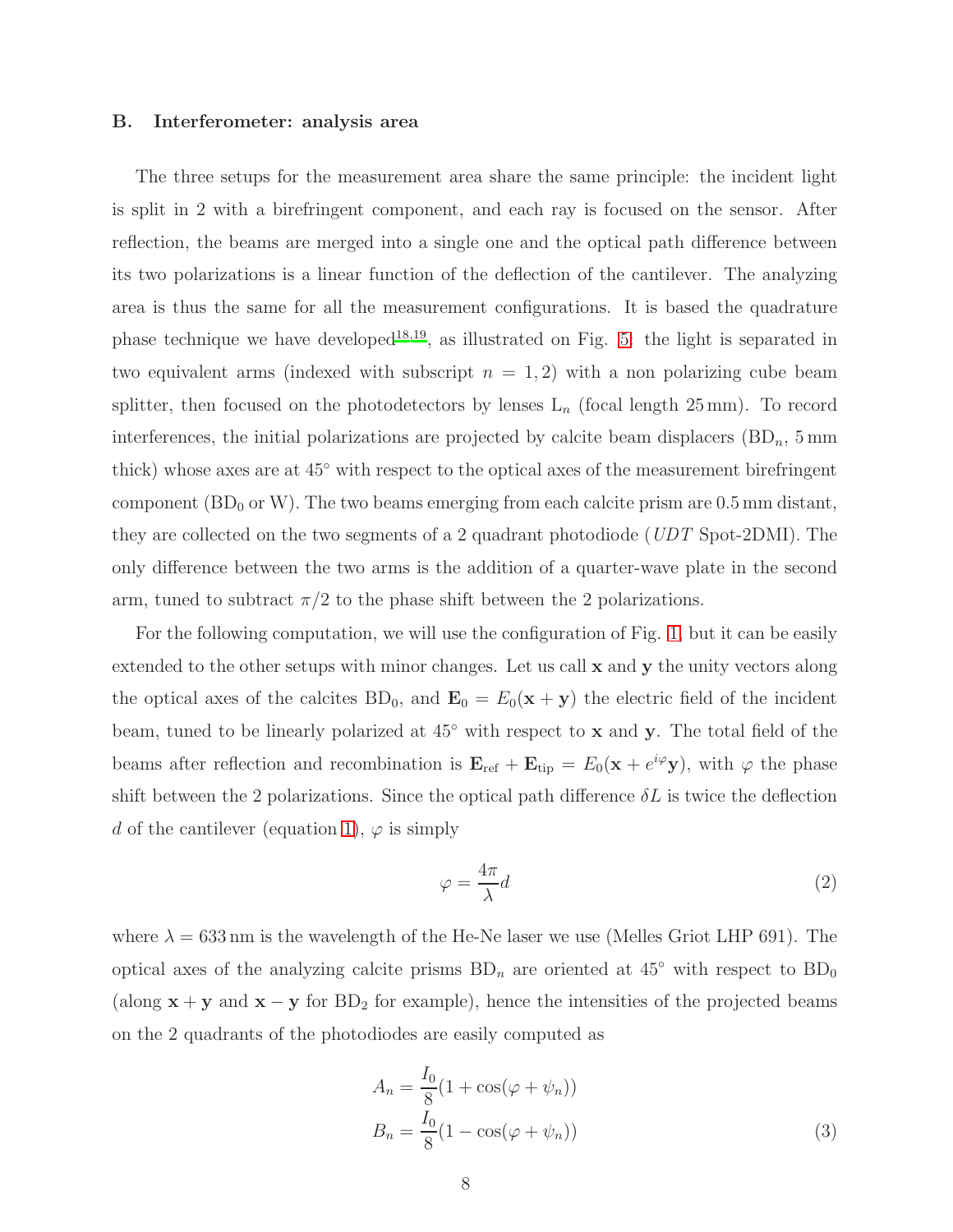PSfrag replacements



<span id="page-8-0"></span>FIG. 5. Experimental setup: analysis area. The light coming from the measurement area is split into two arms, indexed with subscript  $n = 1, 2$ . In each one, a 5 mm calcite prism (beam displacers  $BD_n$ ) oriented at 45 $\degree$  with respect to the measurement birefringent component (BD<sub>0</sub> or W) projects the polarizations to have them interfere. The 2 beams emerging from  $BD_n$  are focused by a plano convex lens  $(L_n, f = 25mm)$  on the 2 segments of a 2 quadrant photodiode PD<sub>n</sub> to record their intensities  $A_n$ ,  $B_n$ . Those are used to reconstruct  $\varphi$  and thus measure the deflection d of the cantilever. In the second analyzing arm  $(n = 2)$ , a quarter wave plate  $(\lambda/4)$  is added in order to add  $\psi_2 = -\pi/2$  to the phase shift  $\varphi$ .

where subscript n stand for the analyzing arm  $(n = 1, 2)$ ,  $I_0$  is the total intensity corre-sponding to the light reflected by the cantilever<sup>[20](#page-22-12)</sup>, and  $\psi_1 = 0$  (first arm, without quarter wave plate) or  $\psi_2 = -\pi/2$  (second arm, with quarter wave plate). The photocurrents are converted to voltages by home made low noise preamplifiers directly behind the photodiodes (AD8067 operational amplifiers with  $100 \text{ k}\Omega$  retroaction and 1 MHz bandwidth) and directly sampled using high precision digitizers (NI-PXI 5922). Using post-acquisition signal processing, we can measure for each arm the contrast function of these two signals:

<span id="page-8-1"></span>
$$
C_n = \frac{A_n - B_n}{A_n + B_n} = \cos(\varphi + \psi_n)
$$
\n<sup>(4)</sup>

This way, we get rid of fluctuations of laser intensity, and have a direct measurement of the cosine of the total phase shift for each arm,  $\varphi + \psi_n$ .

Let us rewrite eq. [4](#page-8-1) as:

<span id="page-8-2"></span>
$$
C = C_1 + i C_2 = \cos(\varphi) + i \sin(\varphi) = e^{i\varphi}
$$
\n<sup>(5)</sup>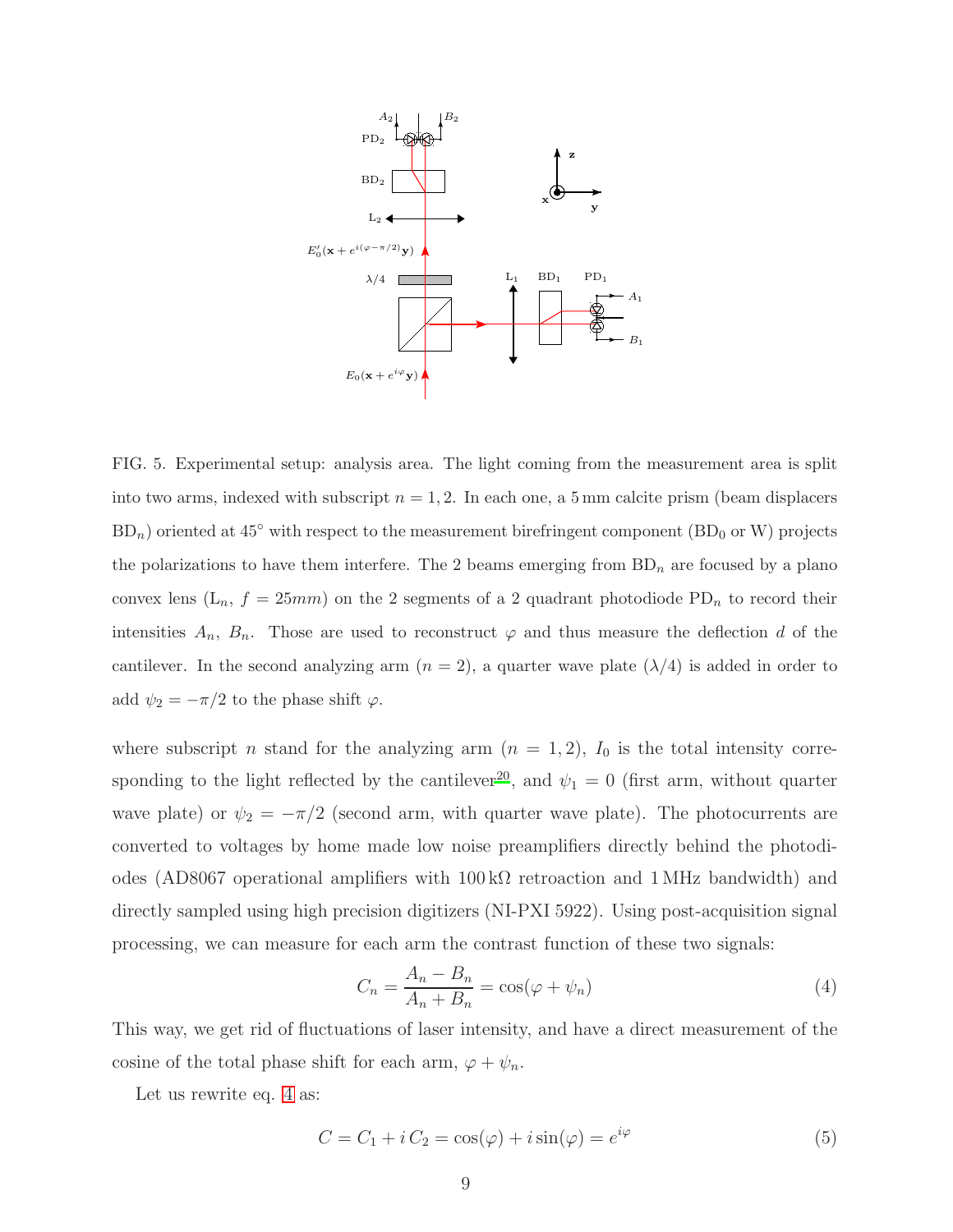Under this formulation, the advantage of using two analyzing arms instead of one is obvious: it allows one to have a complete determination of  $\varphi$  (modulo  $2\pi$ ). In the  $(C_1, C_2)$  plane, a measurement will lay on the unit circle, its polar angle being the optical phase shift  $\varphi$ . The sensitivity to detect small variations in the deflection of the cantilever appears this way to be independent of the static deflection and the intrinsic optical path difference:

$$
\left|\frac{C}{d}\right| = \frac{4\pi}{\lambda} \tag{6}
$$

No tuning of the zero is necessary. The use of crossed polarizations for the two interfering beams is a key point of this method, since it allows a post processing of the phase difference (with the quarter-wave plate) to produce the quadrature phase signals.

Eventually, to measure the deflection  $d$  of the cantilever, all what we need to do is to acquire the two contrast  $C_1$  and  $C_2$ , and reconstruct d with standard digital data processing tools:  $\varphi = 4\pi d/\lambda$  can be computed as

$$
\varphi = \arg(C) = \arctan(C_2/C_1) \tag{7}
$$

Unwrapping of the phase  $\varphi$  to avoid discontinuities every  $2\pi$  can be necessary for large amplitudes of deflection. This can easily be performed as long as the sampling frequency  $f_s$  is sufficient: the distance between successive points should be smaller than  $\pi$ , which translates of into  $f_s > 4d/\lambda$  (where  $\dot{d}$  is the time derivative of  $d$ ).

In the experimental realization, the unavoidable imperfections of optical components and of their alignment will lead the complex contrast to lay in reality on a tilted ellipse with axes smaller than one, instead of the unit circle: we can generically write

<span id="page-9-0"></span>
$$
\widetilde{C} = \widetilde{C}_1 + i \widetilde{C}_2 = C_1 \cos(\varphi) + c_1 + i (C_2 \sin(\varphi + \psi) + c_2)
$$
\n(8)

where over tilde contrasts represent the measured values (by opposition to the ideal values of equation [5\)](#page-8-2), and  $C_n < 1$  are the contrast amplitudes in each arm,  $c_n$  the contrast offsets, and  $\psi$  a residual mismatch to perfect quadrature<sup>[18](#page-22-10)</sup>. These 5 parameters can easily be extracted from a calibration of the interferometer: we excite a small amplitude oscillation at resonance of the free cantilever with a piezo, and get the parameters from a generic fit of the recorded ellipse (see figure [6\)](#page-10-0). In the Wollaston configuration, we can also produce the ellipse with a lateral driving of the birefringent prism, allowing us to calibrate the system with no oscillation of the cantilever. The results of these 2 methods in this case are in perfect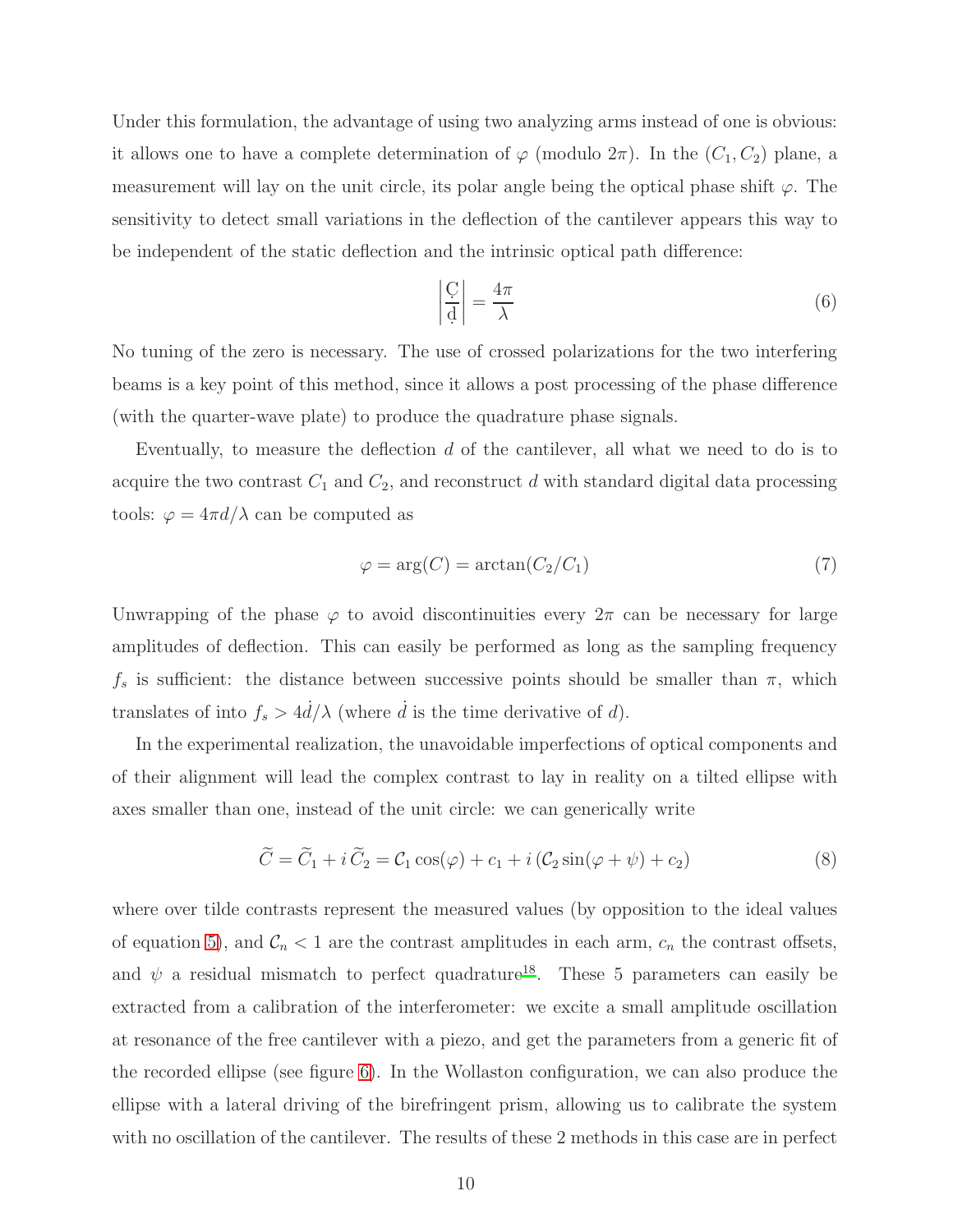

<span id="page-10-0"></span>FIG. 6. Calibration of the complex contrast: we drive the cantilever close to its first resonance with an amplitude of deflection d of the order of the laser wavelength  $\lambda$ . The experimental data follow an ellipse in the  $(\tilde{C}_1, \tilde{C}_2)$  plane. After a simple fit of this ellipse with equation [8,](#page-9-0) it is straightforward to project the measurement point on the unit circle, and identify its polar angle with the optical phase shift  $\varphi$ . Equation [2](#page-7-0) eventually leads to a calibrated measurement of deflection d.

agreement. Once this elliptic fit done, raw measurements  $(\widetilde{C})$  can easily be post processed and projected on the unit circle  $(C)$ , to extract the actual deflection<sup>[18](#page-22-10)</sup>.

Let us summarize the main points of our interferometric setup. The input laser light is split into a reference beam, directed on the base of the cantilever, and a sensing beam, focused on top of the tip of the sensor. The phase shift  $\varphi$  is a linear function of the deflection d (equation [2\)](#page-7-0). After reflection, the two rays of crossed polarization are recombined and processed with a quadrature phase technique: two output signals  $\tilde{C}_1$  and  $\tilde{C}_2$  are produced, with  $\tilde{C}_1 \sim \cos \varphi$ , and  $\tilde{C}_2 \sim \sin \varphi$  (equation [8\)](#page-9-0). Post-processing of these signals leads to a precise, calibrated and virtually unbounded value of the deflection d. Figure [7](#page-11-0) illustrate our experimental realization by a photograph of the setup with superposed optical scheme.

The strategy proposed in this paper (post-processing of the signals) is intended and adapted to force spectroscopy. For AFM imaging however, a real-time deflection signal is needed for the feedback loop. For this purpose, we also performed an analog implementation of equation [4](#page-8-1) (using AD734 integrated circuit for division). Using the Wollaston prism, we can tune the optical phase close to 0 at the chosen deflection set-point  $d_{sp}$  (see figure [4\)](#page-6-0),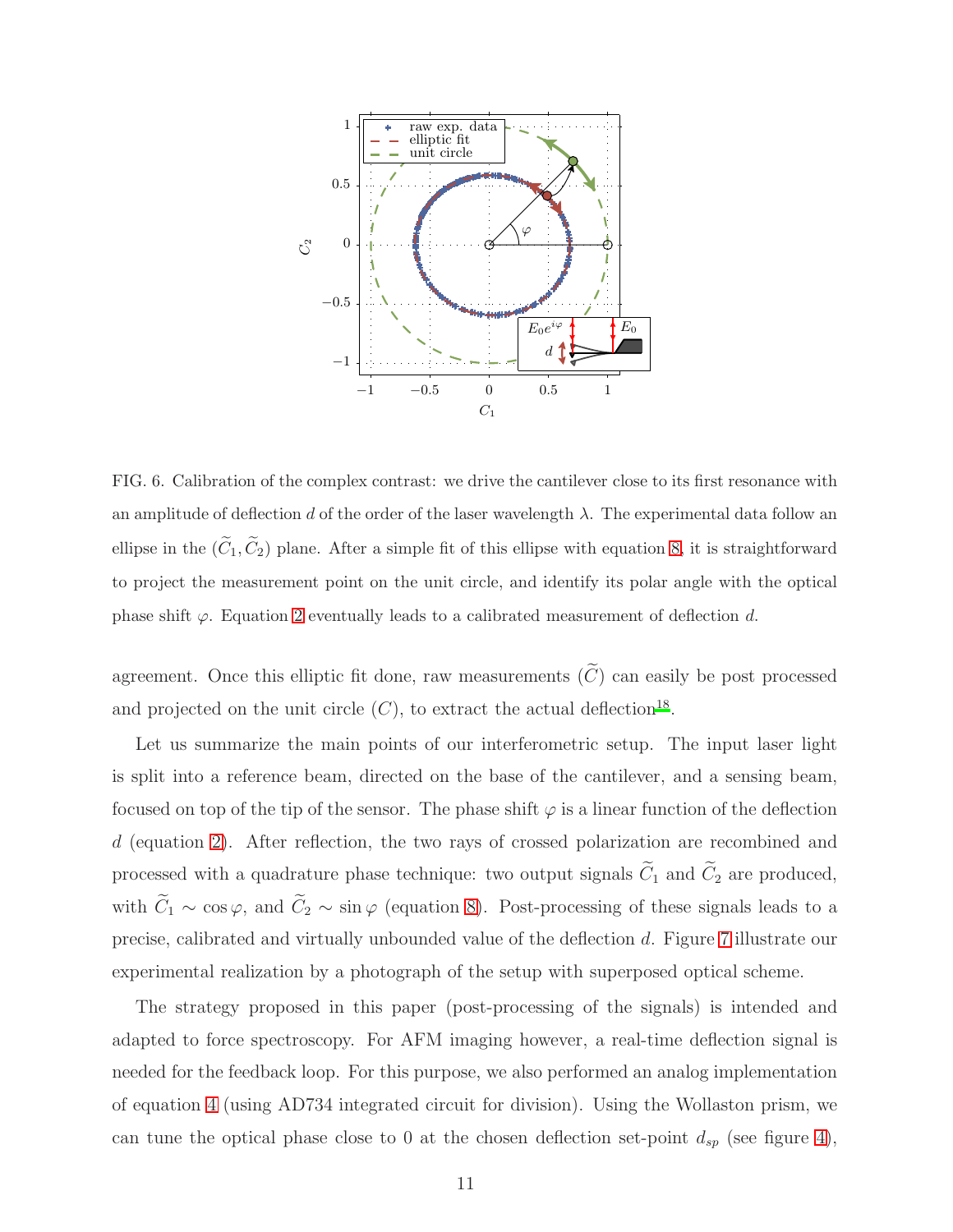

FIG. 7. Photograph of our experimental realization of the quadrature phase interferometer for AFM measurement with superposed optical scheme (Wollaston configuration). The laser light is fed into the setup with an optical fiber (blue cord on the right of the image). In the background, an oscilloscope in XY mode displays the elliptic trace of the outputs during the procedure of calibration of the complex contrast.

<span id="page-11-0"></span>therefore the signal  $\tilde{C}_2 \sim \sin(4\pi (d - d_{sp})/\lambda)$  can be used as the error signal of the feedback loop. Other strategies adapted to a large deflection range, random initial phase, or dynamic AFM are also possible<sup>[21](#page-23-0)</sup>.

# III. PERFORMANCES OF OUR EXPERIMENTAL REALIZATION

We now present the main performances in terms of stability and precision of the two main configurations (bi-calcite and Wollaston). The double-path technique, due to its complexity of tuning, has mainly been used to deal with curved cantilevers, and was not systematically characterized.

### A. Long term stability

We present in figure [8](#page-12-1) the evolution over several hours of the deflection measured on a cantilever at rest, far from any sample. Slow environmental changes (temperature drift...)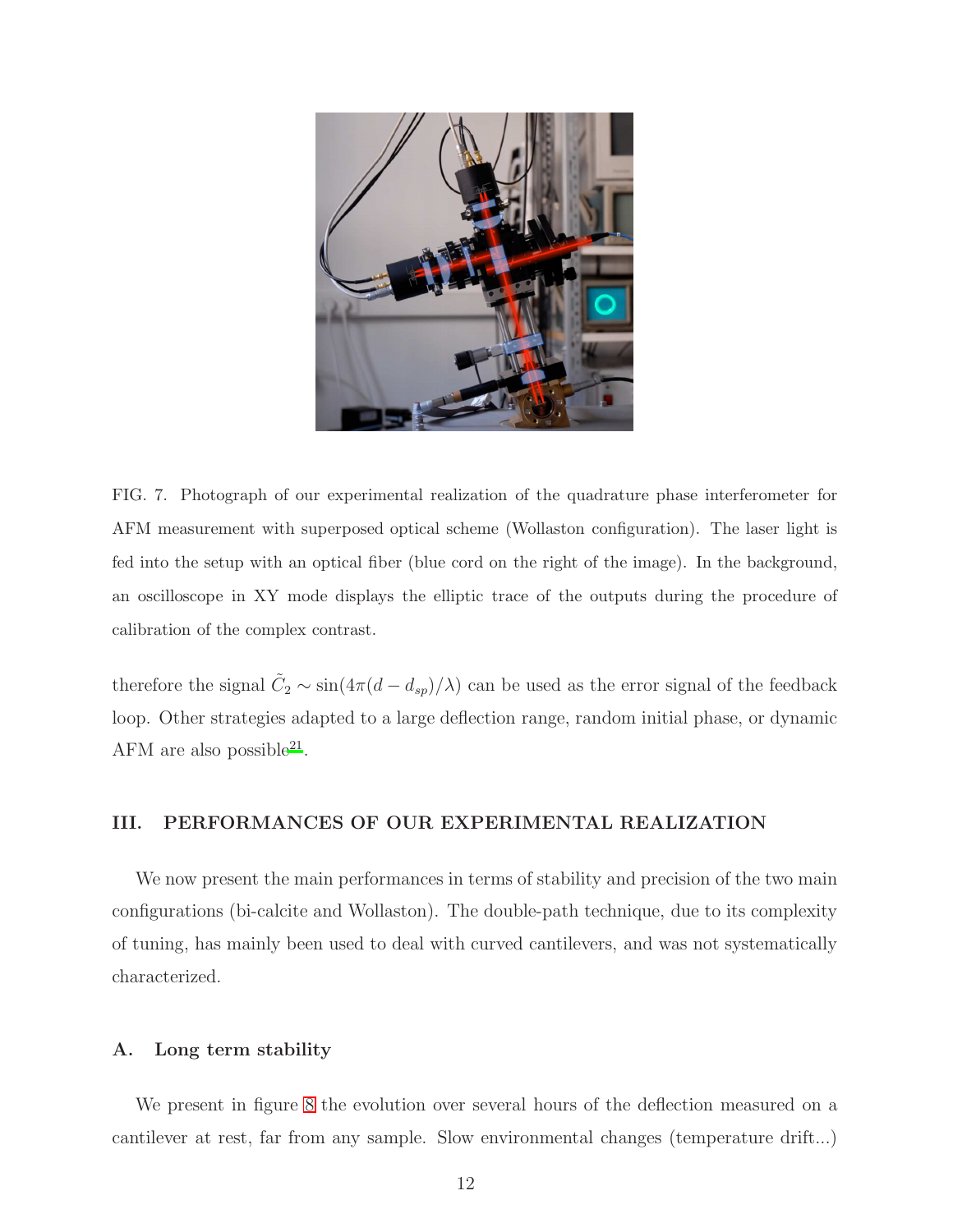

<span id="page-12-1"></span>FIG. 8. Long term stability of the interferometric measurement: after calibration, an acquisition of the deflection of a cantilever at rest is performed. For both the bi-calcite and the Wollaston configuration, the drift after several hours is at most 3 nm.

have little influence on the measurement: the deflection is stable within a  $\pm 1.5$  nm fluctuation range, for both sensing strategies. This long term stability is excellent: for most applications, there is no need for frequent calibrations of the interferometer.

#### <span id="page-12-0"></span>B. Thermal noise measurement

This section on the thermal noise of a cantilever is just a quick illustration of the high precision of our interferometric measurement of the deflection, an extensive study on this topic can be found in references<sup>[12](#page-22-6)-14[,16](#page-22-14)[,17](#page-22-7)</sup>.

We use our setup to record the equilibrium fluctuations of a cantilever at rest, far from any sample. Thermal noise acts as a white noise random forcing, exciting all resonant modes of the microscopic mechanical beam: as shown on figure [9,](#page-13-0) the first 5 structural resonances are visible on the Power Spectrum Density (PSD)  $S_d$  in the 1 MHz range in frequency explored here. The data was acquired on a gold coated cantilever *Budget Sensors* Cont-GB in air. The cleanness of the curves demonstrates the sensitivity of the detection method, down to low frequencies. The instrument noise for the bi-calcite configuration, recorded by replacing the cantilever by a rigid mirror while keeping intensities on the photodiodes unchanged, decreases from  $10^{-13}$  m/ $\sqrt{\text{Hz}}$  at 1 Hz down to  $10^{-14}$  m/ $\sqrt{\text{Hz}}$  for frequencies f above 100 Hz, before raising gently again above 300 kHz. The main contribution to this floor noise is the unavoidable shot noise due to the photodiodes. We can estimate this contribution from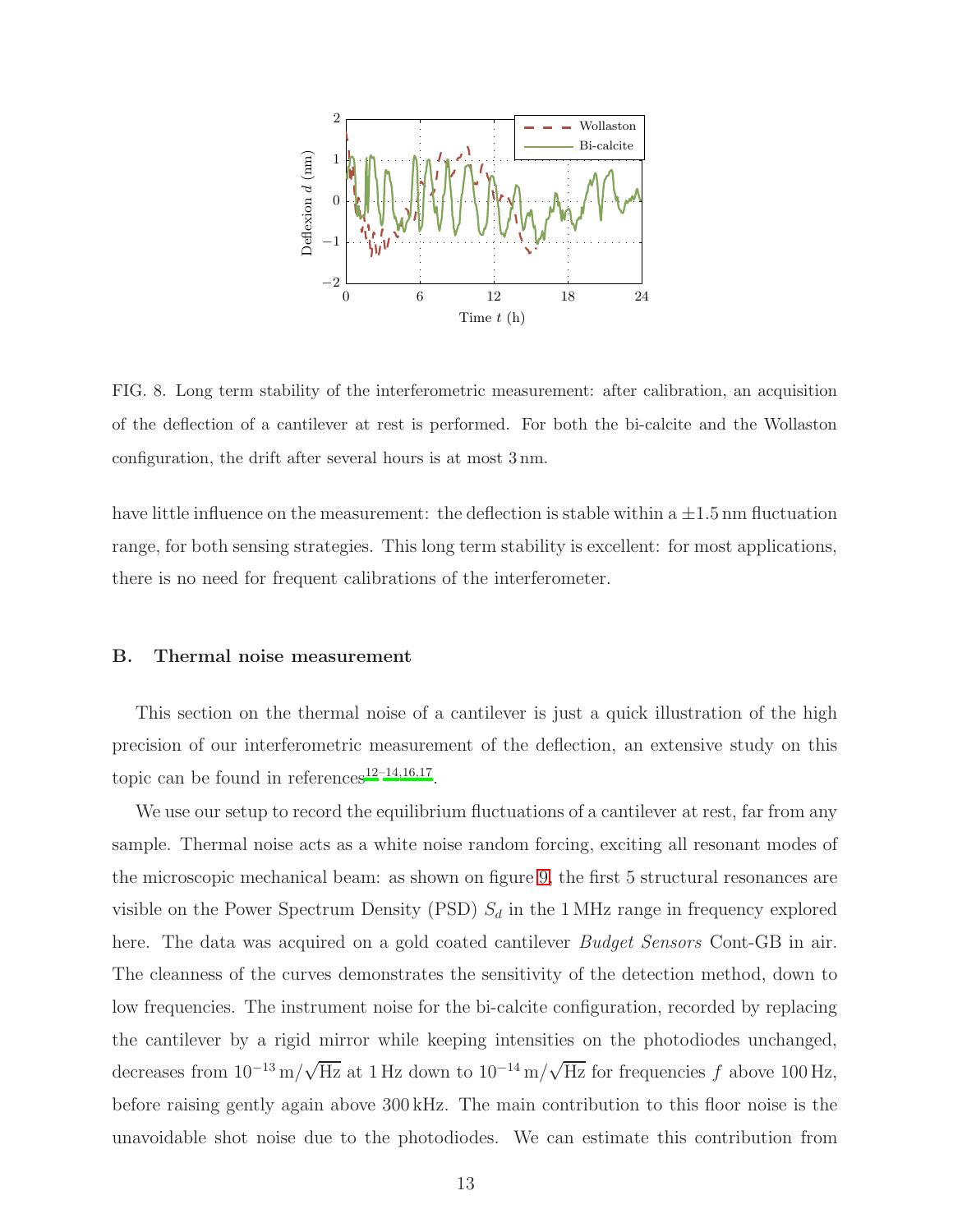

<span id="page-13-0"></span>FIG. 9. Power spectrum density of deflection measured in the Wollaston and bi-calcite configurations of a golden coated cantilever in air and on a rigid mirror (background noise). The raw data plotted here demonstrate the high precision of the interferometer: the background noise is as small as  $10^{-14}$  m/ $\sqrt{Hz}$  for the bi-calcite set-up, on a wide frequency range. This is only 20% higher than the unavoidable shot noise due to the photodiodes, and a small increase can be noticed at low and high frequencies due to higher conditioning electronics noise. In the Wollaston configuration, the base line noise is slightly higher at  $1.4 \times 10^{-14}$  m/ $\sqrt{\text{Hz}}$  (again within 20% of the shot noise limit), and degrades faster at low frequency: the setup is more sensitive to external perturbations as the reference and sensing laser beams are separated on a longer distance. In both configuration however, the thermal noise of the cantilever is clearly visible, with 5 perfectly defined flexural modes in this 1 MHz frequency range. The  $1/f$  like behavior at low frequency, 2 orders of magnitude larger than the background noise, is studied in references<sup>[14](#page-22-13)[,16](#page-22-14)</sup>.

the light intensities recorded at each photodetector: the performance is close to optimal conditions, only 20% above the shot noise limit for a laser power around  $100 \mu W$  per sensing beam. On top of this white noise, the conditioning electronic noise is added (raising the noise at low and high frequency), and some environmental vibration can be seen (bump in the 10 Hz region).

The Wollaston configuration is more sensitive to external perturbations, especially at low frequency where its background noise is not as low. Many more vibrations peaks due to environmental vibrations can be noted below 1 kHz. However, the mechanical noise intrinsic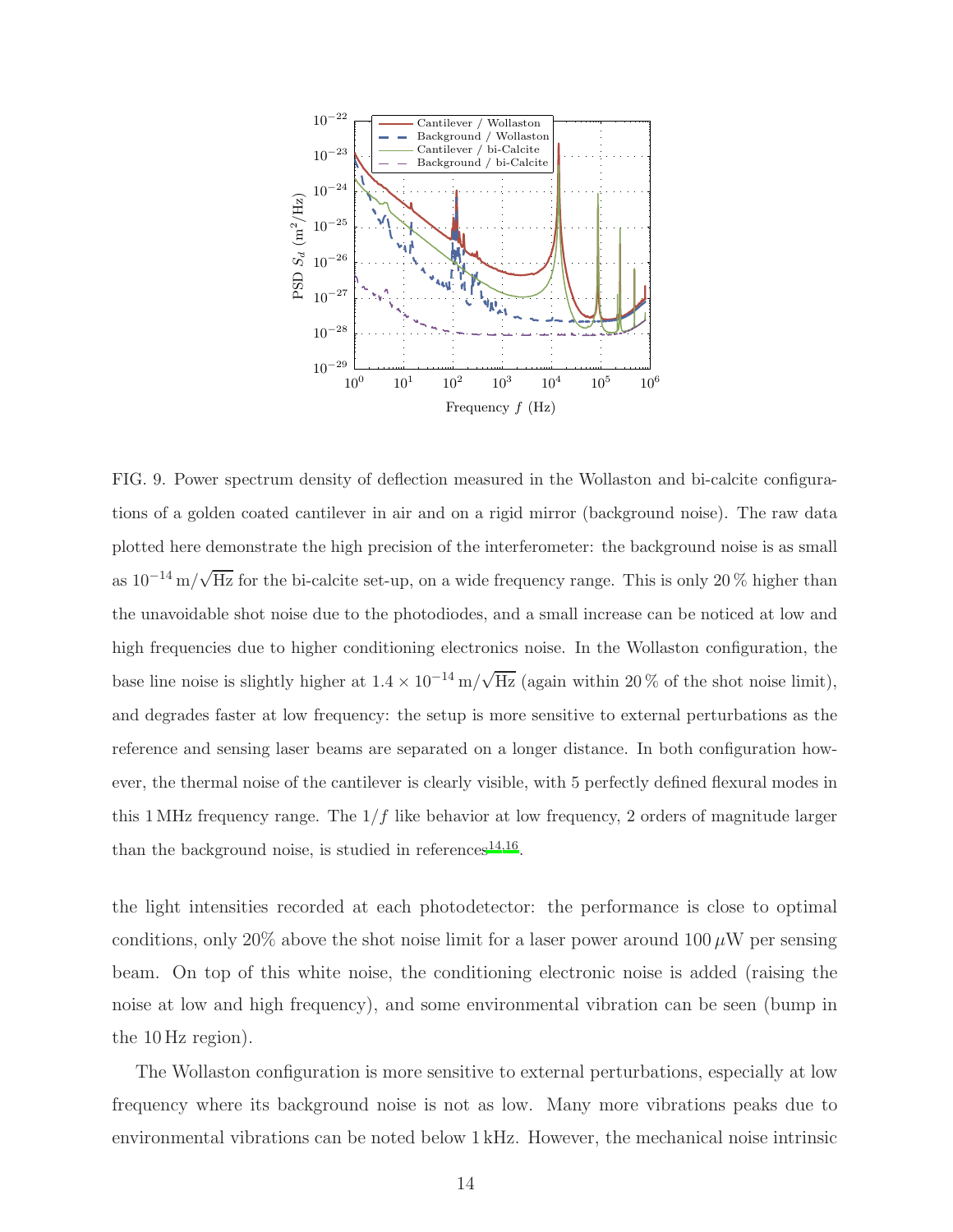

<span id="page-14-0"></span>FIG. 10. In the bi-calcite configuration, the distance between the two laser spots is smaller than the length of the cantilever, thus the measured deflection does not correspond to the actual value. The correction to consider is mode dependent: according to the position of the spots with respect to the nodes and antinodes of the spatial shape, it can be smaller or larger than one. Using an Euler Bernoulli model for the mechanical beam, we estimate the coefficient noted on the figure for the measured amplitude normalized to the deflection of the free end for the 5 first modes.

to the cantilever is still almost everywhere much higher than this detection limit at low frequency. For f in the  $1 \text{ kHz} - 300 \text{ kHz}$  range, the background fluctuations reach again the shot noise limit, at  $1.4 \times 10^{-14} \,\mathrm{m}/\sqrt{\mathrm{Hz}}$ .

We note a discrepancy between the two measurement methods: the amplitude of the spectrums are not equal, with a factor depending on the mode considered. Indeed, as the cantilever is  $450 \mu m$  long, we have to correct the output of the bi-calcite configuration: the spots are only  $141 \mu m$  distant, so the actual deflection is not equal to the interferometer output. The multiplicative factor to consider is mode dependent: as illustrated on figure [10,](#page-14-0) the coefficient is about 2 for the first mode, but can be smaller than one for higher order modes. We therefore correct the power spectrums of figure [9](#page-13-0) for the bi-calcite configuration considering those factors (we switch between coefficient at half way between resonance frequencies). The final curve presented in figure [11](#page-15-0) matches closely the measurement with the Wollaston setup, except when the fluctuations are close to the background noise (between resonances).

This mode dependent correction is anyway a complex procedure, which has to be tuned for every specific geometry. The background noise, in absolute better for bi-calcite configuration,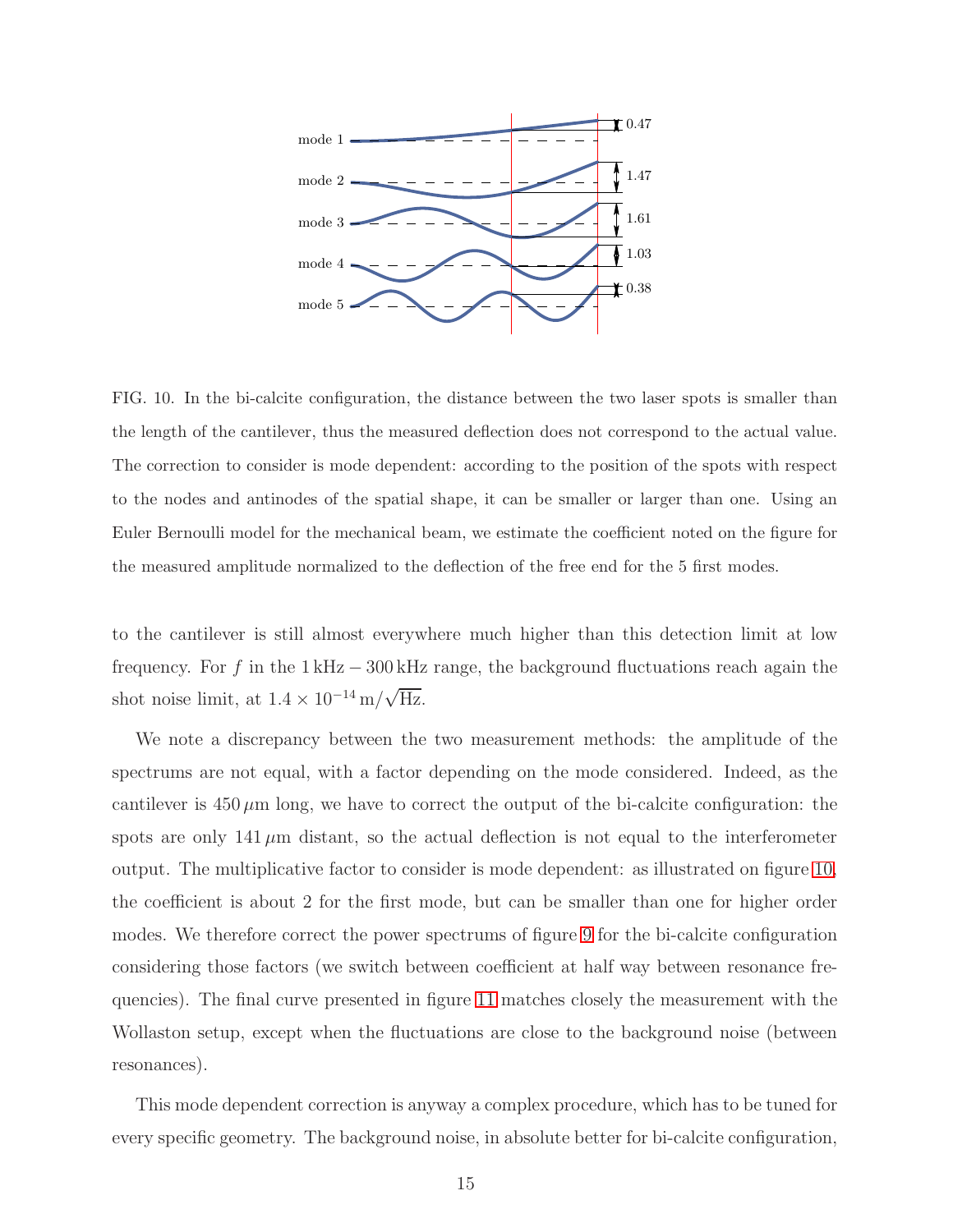can eventually get worse than that of the Wollaston configuration. Moreover, in between resonances, where the noise of the modes are of equivalent amplitude, further assumptions would be required to extract information from the measured fluctuation. Finally, the study of torsional modes is difficult with this setup as it requires a perfect alignment between the cantilever and the two laser spots. On figure [9](#page-13-0) for instance, a peak of small amplitude can be noticed just before the third flexural mode resonance, only in the bi-calcite configuration: we couldn't perfectly center both sensing beams, and the first torsional mode is visible on the spectrum. Unless the cantilever length is close to the laser spots distance, the bi-calcite configuration is thus not adapted to the simultaneous study of several modes, nor to the absolute characterization of the cantilever noise. However, its excellent performance at low frequency is ideal to study the low frequency behavior of thermal fluctuations, and this configuration is sometimes preferable, in the study of the  $1/f$  noise at low frequency for  $\text{example}^{14,16}.$  $\text{example}^{14,16}.$  $\text{example}^{14,16}.$  $\text{example}^{14,16}.$ 



<span id="page-15-0"></span>FIG. 11. Power spectrum density of deflection measured in the Wollaston and bi-calcite configurations of a golden coated cantilever and on a rigid mirror (background noise). The spectrums measured in the bi-calcite configuration have been corrected to take into account the real position of the laser beams on the cantilever: since the cantilever is longer  $(450 \,\mu m)$  than the beam separation  $(140 \,\mu\text{m})$ , the reference point is not static. A mode dependent correction has been considered.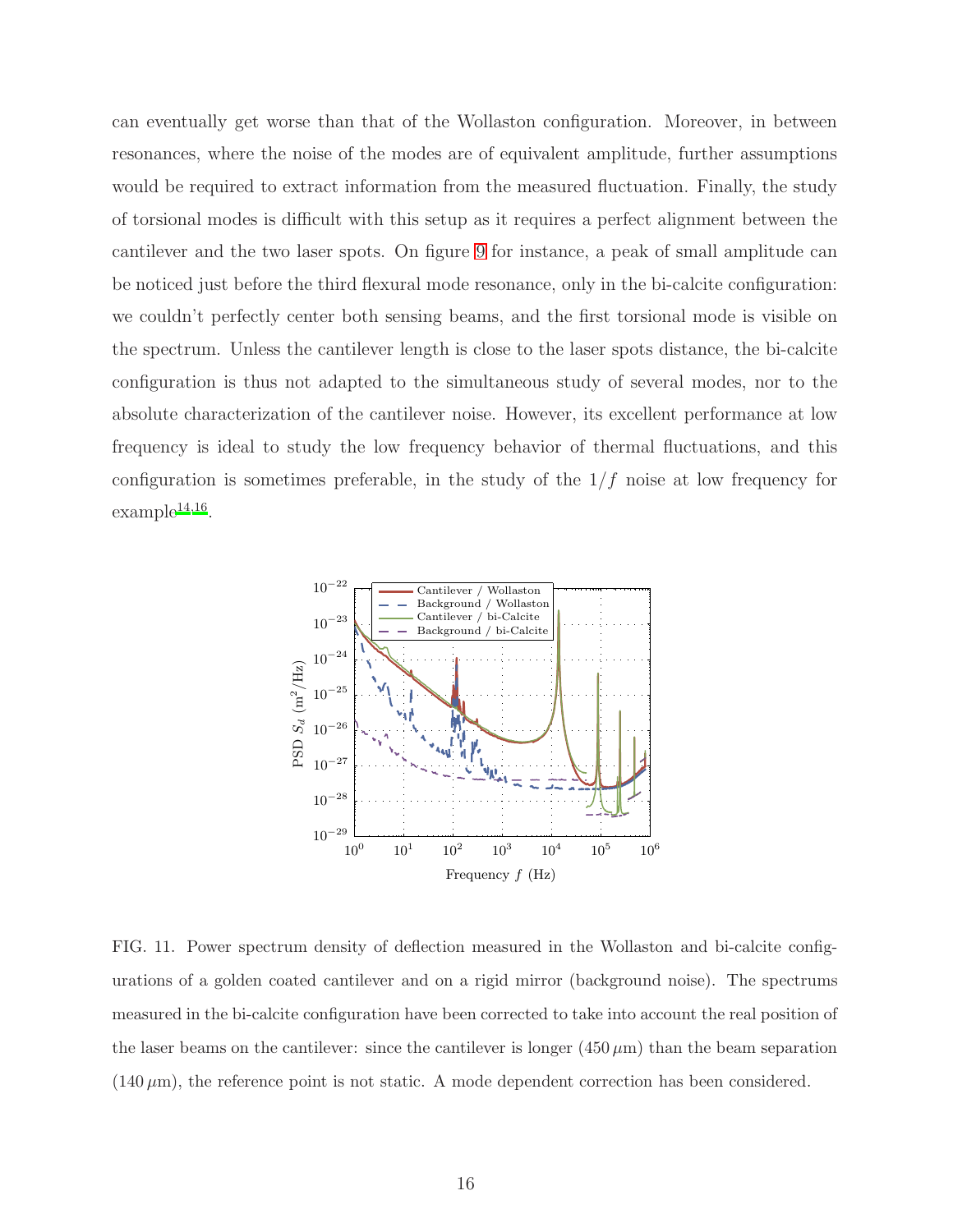#### C. Linearity of the sensor

To test the linearity of our interferometric method on a wide input range, we drive a cantilever close to its first resonance with a small piezo oscillation of its holder. The driving function generator has an excellent harmonicity, and even if the piezo response is not perfectly linear, thanks to the resonant behavior of the cantilever, the resulting deflection should be almost purely sinusoidal (except for the thermal noise contribution). The amplitude of the oscillation is chosen so that the complex contrast explore the full calibration ellipse, that is to say that the deflection is sinusoidal with peak-peak amplitude of  $\lambda/2 \sim 300\,\mathrm{nm}$ , as shown in the inset of figure [12.](#page-17-0)

The PSD of the measured deflection with and without the driving reported in figure [12](#page-17-0) demonstrate the high dynamic range of your measurement: the thermal noise spectrum, of RMS amplitude 0.13 nm is perfectly defined and unchanged by the 300 nm oscillation. Harmonics of the excitation signal are visible, but their amplitudes are orders of magnitude lower than that of the fundamental. The total harmonic distortion (THD) evaluated on this spectra is only  $1.5 \times 10^{-5}$ . We tested oscillation amplitudes up to  $3 \mu$ m retaining similar THDs around 10<sup>−</sup><sup>5</sup> , demonstrating the high linearity of the sensor on this large input range. We used this property for instance to evaluate thermal noise spectra during force curves on soft carbon nanotubes, retaining all useful spectral resolution while measuring deflection up to a few hundred  $nm^{15}$  $nm^{15}$  $nm^{15}$ .

#### D. Comparison with other devices

To conclude this section on our deflection measurement setup, we compare its performance to that of commercial AFMs and other interferometric detection systems in the literature.

Most commercial AFMs today use an optical lever configuration<sup>[8](#page-22-3)</sup>: a laser beam is focused on the cantilever, and the reflected light is collected on a 4 quadrants photodiode. A deflection changes the position of the spot on the detector, thus the relative intensities of each segment proportionally to the slope of the illuminated part of the cantilever. This method is very simple to implement, and achieves a high precision: using dedicated can-tilever geometries, it can even be as sensitive as an interferometric approach<sup>[22](#page-23-1)[,23](#page-23-2)</sup>. However, for common geometries and commercially available cantilevers, the shot-noise limit of the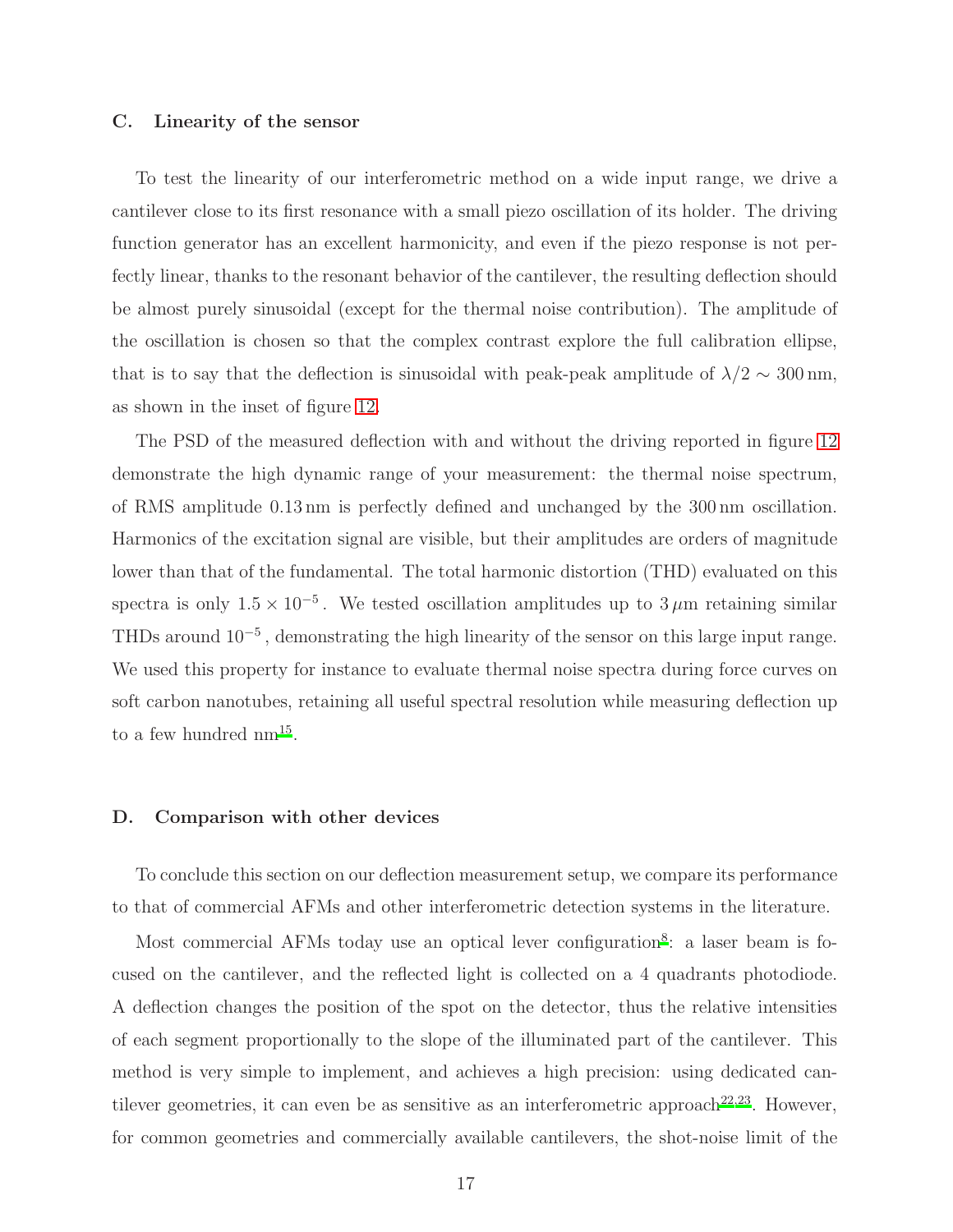

<span id="page-17-0"></span>FIG. 12. Power spectrum density of deflection measured in the Wollaston configuration of an Al coated cantilever with (red) and without (blue) an external driving of 300 nm close to the resonant frequency. Harmonics of the driving frequency are tagged with open circles. The total harmonic distortion is only  $1.5 \times 10^{-5}$ , demonstrating the high linearity of the sensor on this large input range. The thermal noise spectrum is perfectly defined even during the oscillation, illustrating the high dynamic input range of the instrument. Inset: time trace of the deflection on a few oscillations.

optical lever technique is around ten time higher than our interferometric approach<sup>[24](#page-23-3)</sup>: the background noise for the cantilever of figure [9](#page-13-0) is at best  $10^{-13}$  m/ $\sqrt{Hz}$ . Moreover, the electronic and environmental noise are most of the time not as low as in our experiment, making low frequency measurements of thermal noise impossible with commercial devices. Lastly, a calibration step is required to convert the output of the photosensor into the actual deflection of the cantilever: during a contact with a hard surface, the sample is moved vertically of a known distance, leading to the calibration constant. This step can be undesirable, to prevent any alteration of the tip during the hard contact for instance, and can be avoided with interferometric approaches. Moreover, this calibration procedure is accurate only for static deflections, and the correction to consider depends non trivially on the mode considered at higher frequency<sup>[25](#page-23-4)</sup>.

We present in figure [13](#page-19-0) a comparison of noise measurements with our setup (Wollaston configuration) and three commercial devices, on the same cantilever. A mode dependent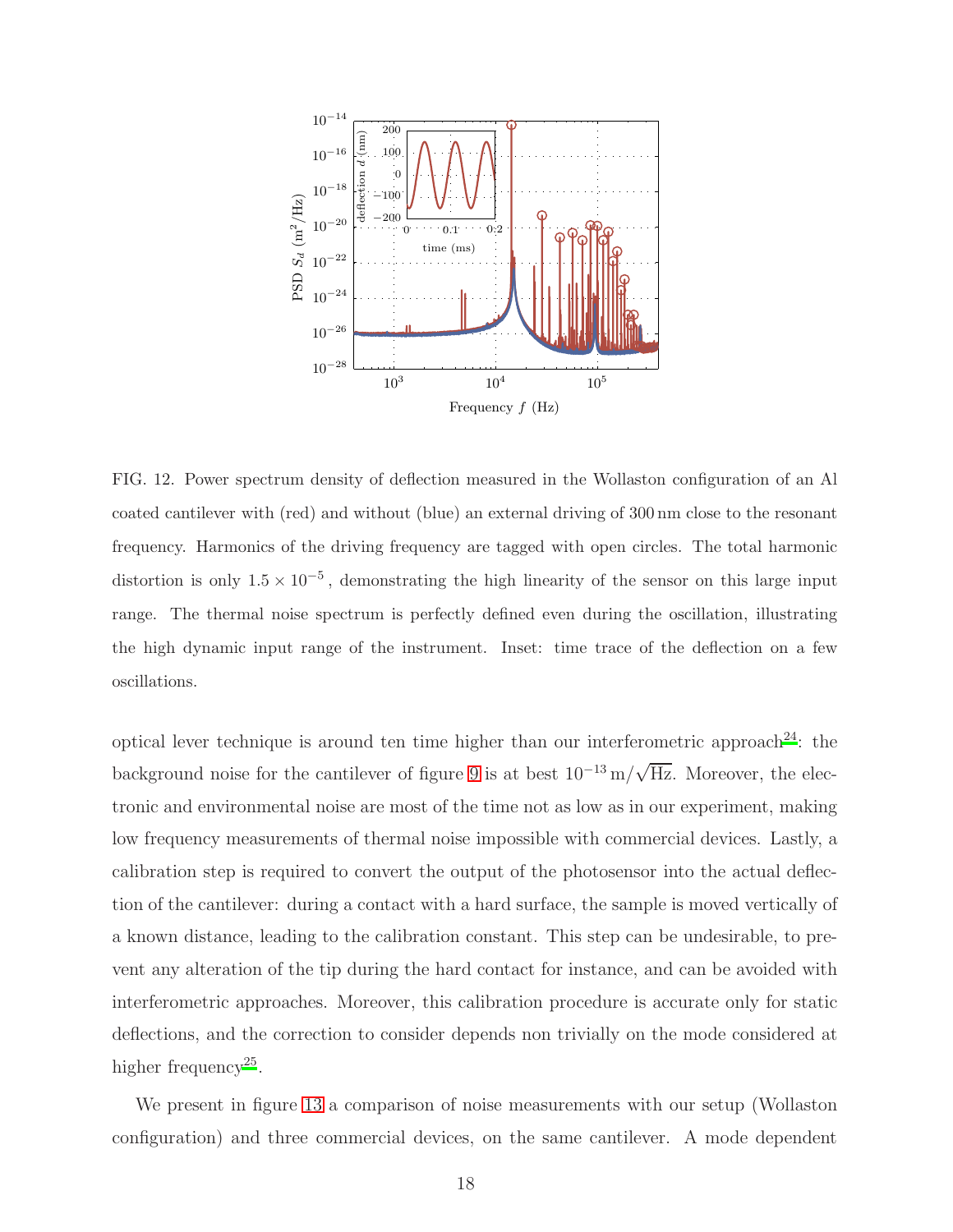multiplicative factor has been applied to the three spectrums acquired on commercial apparatuses, so that the amplitude of each resonance matches our calibrated measurement. The background noise of the three detection systems is dominant everywhere except at the resonances, and is at least 10 time worse (in  $m/\sqrt{Hz}$  units) than in our interferometer, though the laser spot intensity is 10 times higher (around 1.1 mW in the 3 devices). Low frequency information on the mechanical thermal noise is not accessible:

- for the 2 Veeco devices, the electronic  $1/f$  noise is dominant. The spectrum below 1 kHz is not accessible in the Nanoscope V due to software limitation. It was acquired using a Signal Access Module and independent acquisition cards on the Nanoscope IIIa.
- for the Asylum AFM, the low frequency noise is processed with a high pass filter, cutting the electronic  $1/f$  noise but also any physical information about the system.

Let us stress anyway that the high sensitivity of 4 quadrant detectors is more than sufficient for imaging purposes. Its simplicity drove its election in most commercial systems. However, in thermal noise study or force spectroscopy, the higher resolution and intrinsic calibration of our approach can lead to original results.

Before the optical lever technique became dominant, a bloom of various approaches to read the cantilever deflection followed the invention of the AFM by Binnig, Quate and Gerber in [1](#page-22-0)986<sup>1</sup>. Interferometric methods were and still are the most sensitive methods, and exist nowadays as home built systems in a few laboratories. We will focus only on homodyne interferometers, since heterodyne setups<sup>[26](#page-23-5)</sup> are usually limited to dynamic operation and cannot access the static information which is of interest for force spectroscopy applications. They can be categorized into two main groups:

• Fabry-Pérot like interferometers. In its most simple realization, the fiber interferometer, the resonant cavity is composed by the cantilever and the cleaved end of an optical fiber<sup>[2](#page-22-1)[,4](#page-22-16)</sup>. The finesse of the cavity in this case is close to 1, as multiple reflections are killed by the low reflectivity of the fiber end and the divergence of the optical beam reflected by the cantilever. The output of the interferometer is then a sinusoidal function of the deflection. Background noise down to  $5 \times 10^{-14} \,\mathrm{m}/\sqrt{\mathrm{Hz}}$  $5 \times 10^{-14} \,\mathrm{m}/\sqrt{\mathrm{Hz}}$  $5 \times 10^{-14} \,\mathrm{m}/\sqrt{\mathrm{Hz}}$  have been reported<sup>4</sup> for this arrangement for incident light power around  $100 \mu W$ . To increase the finesse of the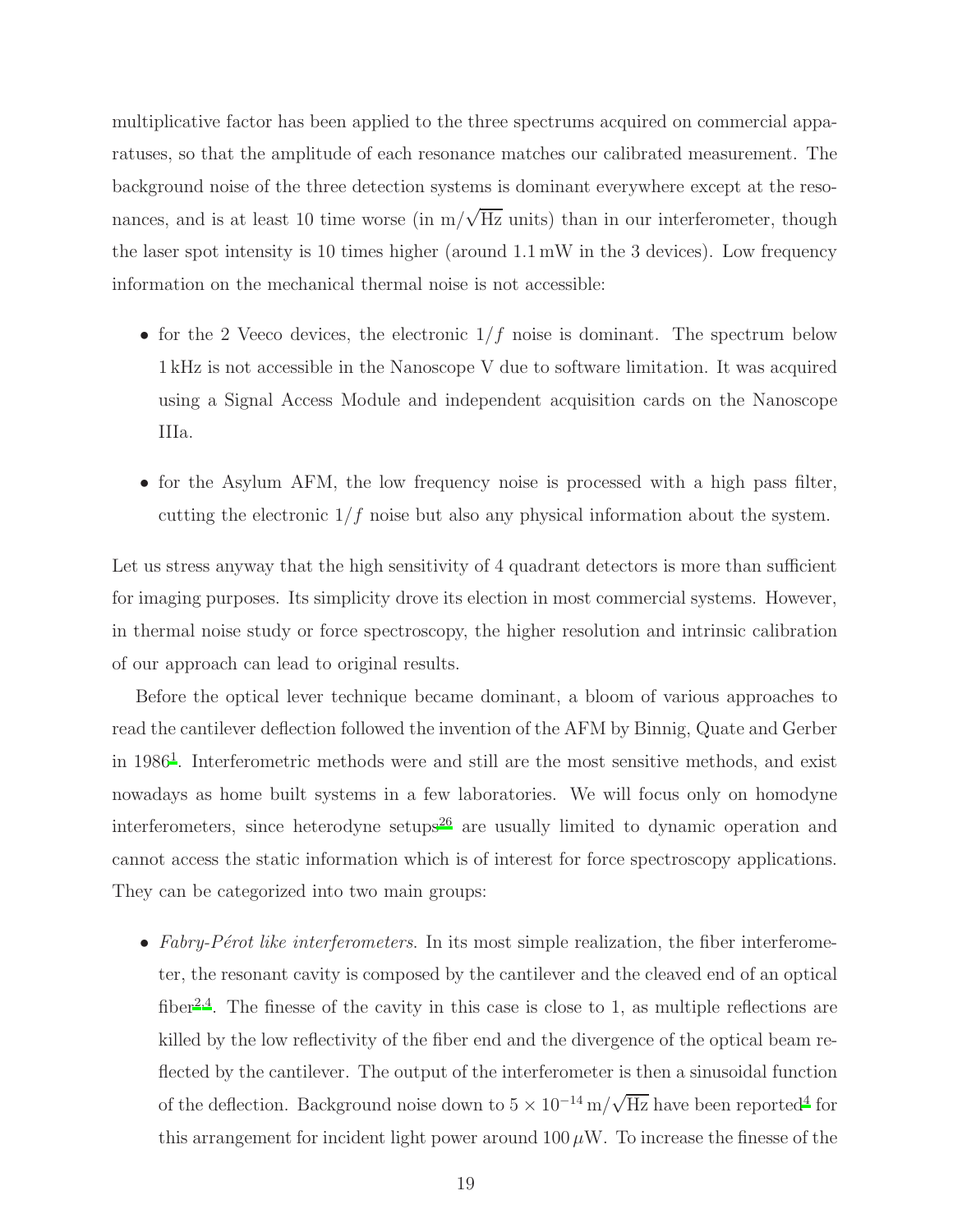

<span id="page-19-0"></span>FIG. 13. Power spectrum density of deflection measured in the Wollaston configuration and on 3 commercial devices. The same golden coated cantilever is used, except for the background noise of our setup which is acquired on a rigid mirror. The spectrums measured with commercial devices have been corrected to convert the angular measurement into a deflection measurement. The correction is mode dependent, and tuned so that the amplitude of each resonance matches the calibrated spectrum.

interferometer and thus its sensitivity, a reflective coating covering the fiber end has been proposed in references<sup>[7](#page-22-2)[,9](#page-22-4)[,27](#page-23-6)[,28](#page-23-7)</sup>. A drawback of this design is the coupling between deflection and light intensity in the cavity: photothermal and radiation pressure bending the cantilever are function of the light intensity which is linked to the deflection. This can result into a self oscillating as well as a self cooling cantilever<sup>[29](#page-23-8)[,30](#page-23-9)</sup>, eventually complicating the data analysis. Hoogenboom and coworkers $^{10,31}$  $^{10,31}$  $^{10,31}$  $^{10,31}$ , in a convergent geometry where the cantilever is at the focal point of a concave semi-reflecting lens, reached a finesse of 20. The output is in this case highly non linear, but for deflection much smaller than the wavelength around the optimum of sensitivity, a background noise of  $10^{-15}$  m/ $\sqrt{Hz}$  at high frequency (1 MHz and higher) can be reached for an incident light power of  $1 \text{ mW}$ . The noise at lower frequencies (less than  $250 \text{ kHz}$ ) is however at best comparable to the performance of our system.

• Differential interferometers. These interferometers<sup>[5](#page-22-8)[,6](#page-22-9)[,32](#page-23-11)[–34](#page-23-12)</sup> have inspired this work. They use birefringent elements to split an incident light into two beams of crossed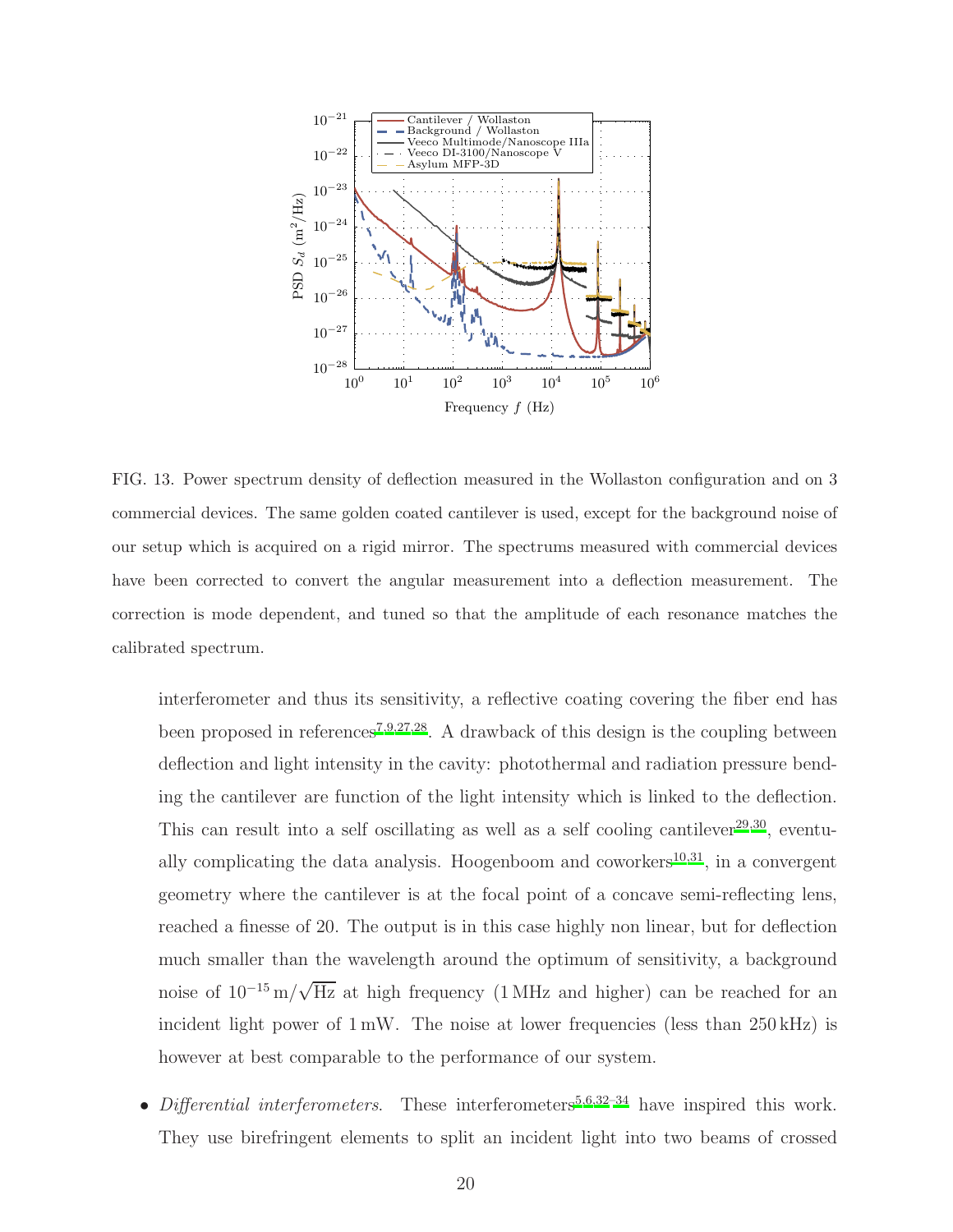polarization which are both focused on the cantilever (or on a reference mirror strongly connected to  $it^{33,34}$  $it^{33,34}$  $it^{33,34}$  $it^{33,34}$ ). Those systems have shot noise limited performances, and as such are as good as our realization: the baseline for the background noise reached in these experiments is around  $10^{-14}$  m/ $\sqrt{Hz}$  for comparable incident light power.

Our experimental device, described in details in this chapter, thus reaches one of the best precision one can hope for only  $100 \mu W$  incident light power on the cantilever. It presents moreover a significant advantage over every other configuration: the deflection range for which this performance is available is very wide, up to a few  $\mu$ m. The convergent Fabry-Pérot configuration<sup>[31](#page-23-10)</sup> for example, reaching the best absolute performance, implies a cavity finesse of 20, limiting the linear deflection range to 20 nm at best. With other interferometer design, the typical range available is smaller than  $\lambda/4$ , thus around 100 nm. High precision optical lever set-ups<sup>[35](#page-23-14)</sup> also present a limitation around  $100 \text{ nm}$  for their linear deflection range (and require an additional calibration step, as already mentioned).

### IV. CONCLUSION

Let us summarize the main properties of our interferometric measurement of AFM cantilever deflection:

- A very high resolution, down to  $10^{-14} \text{ m}/\sqrt{\text{Hz}}$ , on a very wide spectral range, equaling or out-performing the best results reported in the literature for equivalent light power, especially at low frequency.
- A huge deflection range, up to several  $\mu$ m, much larger than any other high precision systems.
- An intrinsically calibrated measurement, thanks to the interferometric approach.
- A very stable sensor, with less than 3 nm drift over 24 h.

Since the ultimate precision of our interferometer in shot noise limited, the natural next step is to try to increase the laser power to enhance even further the resolution. We recently acquired a diode pumped solid state laser (Spectra Physics Excelsior 532 Single Mode), spectral linewidth lower than 10 MHz, with an output power up to 100 mW at 532 nm. The first spectrums acquired are full of promises, as shown on figure [14:](#page-21-0) with a 12 mW light power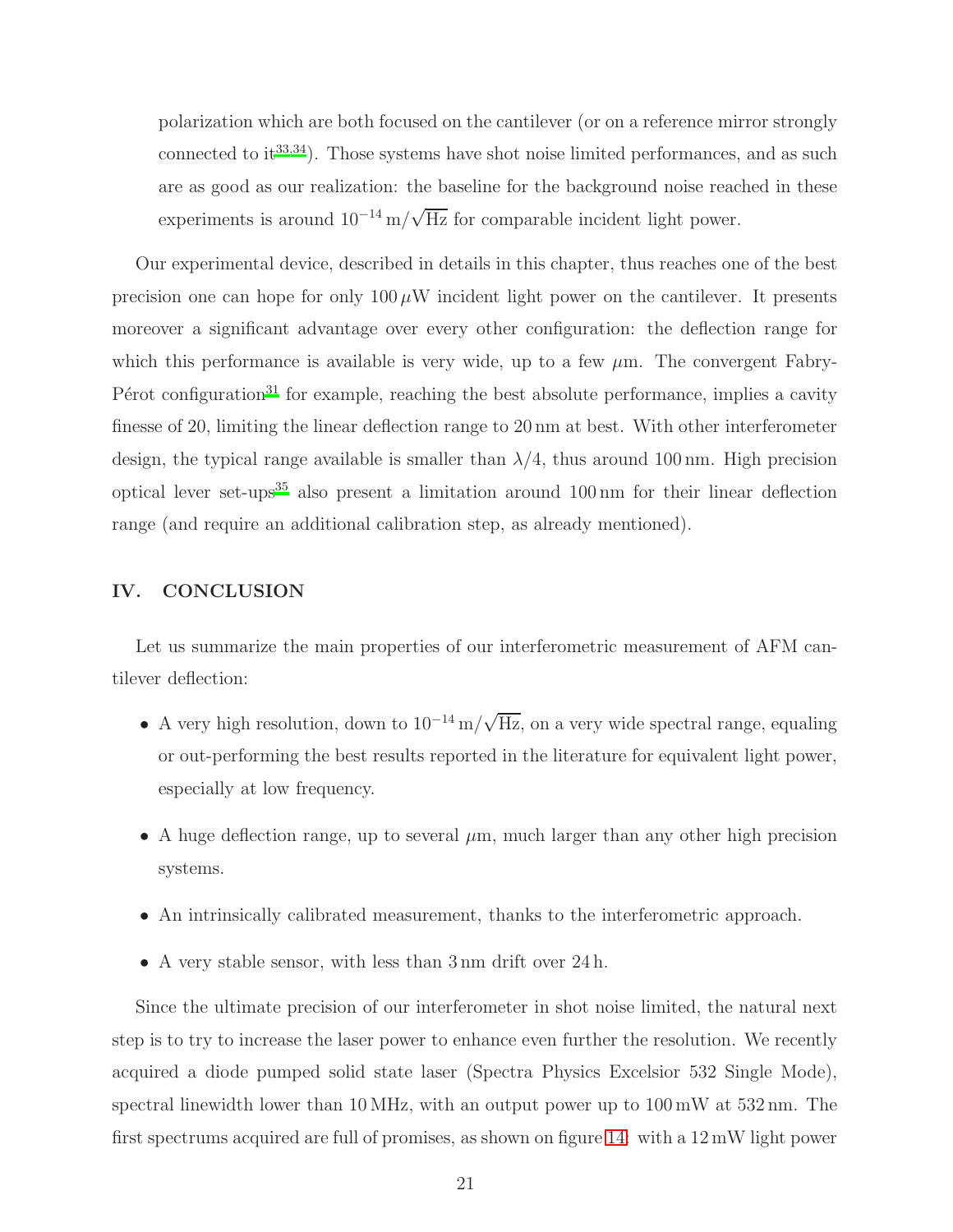

<span id="page-21-0"></span>FIG. 14. Power spectrum density of deflection measured in the calcite configuration of an Al coated cantilever and on a rigid mirror (background noise) with a green DPSS laser: the light power is 100 times larger than with the He-Ne Laser, resulting in a lower background noise, down to  $6 \times 10^{-30} \,\mathrm{m}^2/\mathrm{Hz}$ .

per sensing beam, we were able to lower the background noise down to  $2.5 \times 10^{-15}$  m/ $\sqrt{\rm{Hz}}$  on an aluminum coated cantilever. If the effect of such a large intensities (such as photothermal effects) are still to explore, this experiment demonstrates that even sharper details could be detected with this set-up, pushing the limit of detection noise more than 2 orders of magnitude lower than that of the best commercial systems.

### ACKNOWLEDGMENTS

We thank F. Vittoz and F. Ropars for technical support, and N. Garnier, S. Joubaud, S. Ciliberto and A. Petrosyan for stimulating discussions. This work has been partially supported by contract ANR-05-BLAN-0105-01 of the Agence Nationale de la Recherche in France, the Fédération de Physique A.M. Ampère in Lyon, the MECESUP2 scholarship program in Chile, and the ERC project Outeflucop (for the latest developments with the DPSS Laser).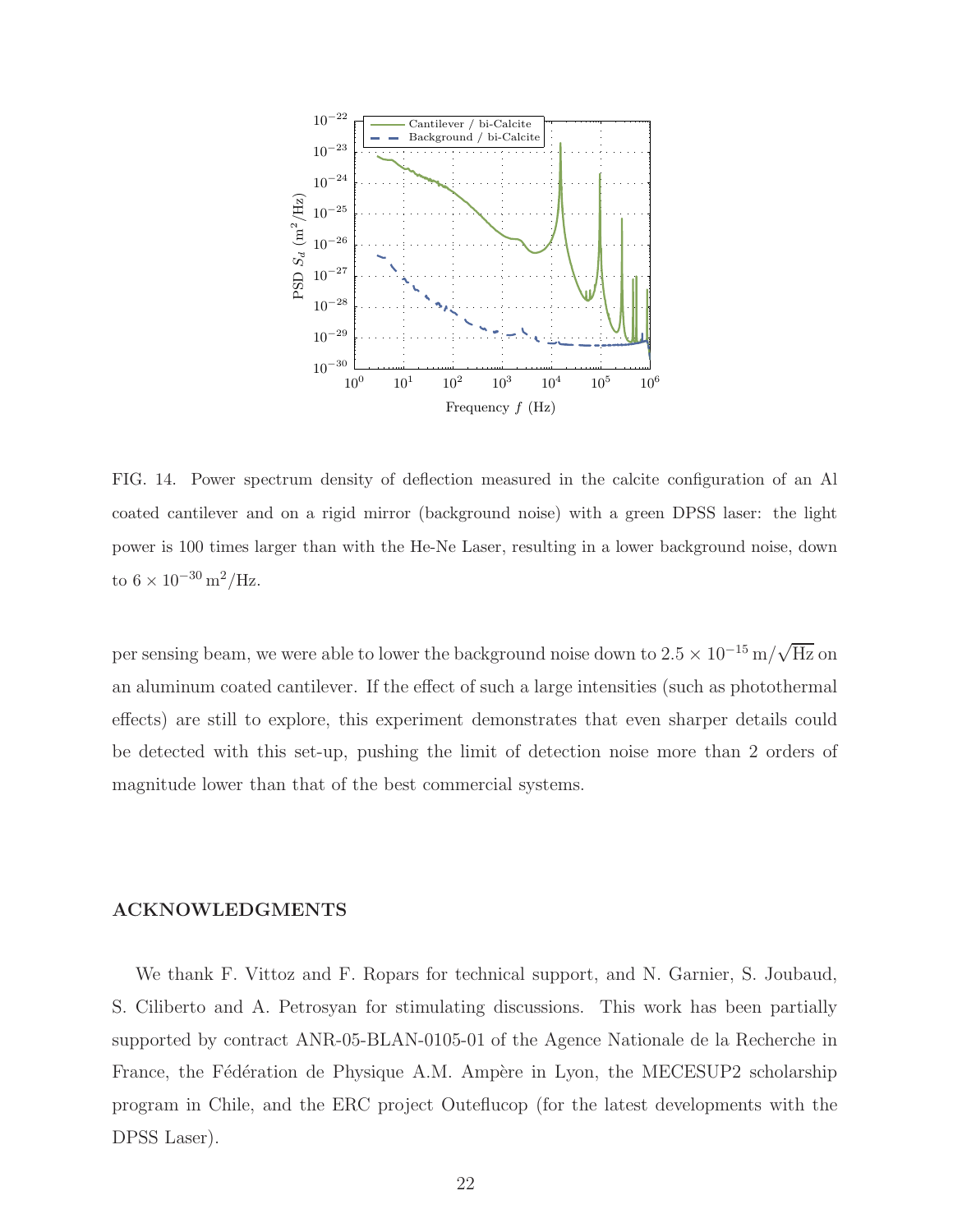## REFERENCES

- <span id="page-22-0"></span><sup>1</sup>G. Binnig, C. F. Quate, and Ch. Gerber. *Phys. Rev. Lett.*,  $56(9):930-933$ ,  $1986$ .
- <span id="page-22-1"></span><sup>2</sup>D. Rugar, H. J. Mamin, R. Erlandsson, J. E. Stern, and B. D. Terris. Review of Scientific Instruments, 59(11):2337–2340, 1988.
- <sup>3</sup>A. J. den Boef. Appl. Phys. Lett., 55(5):439–441, 1989.
- <span id="page-22-16"></span><sup>4</sup>D. Rugar, H. J. Mamin, and P. Guethner. Appl. Phys. Lett., 55(25):2588–2590, 1989.
- <span id="page-22-8"></span><sup>5</sup>C. Schonenberger and S. F. Alvarado. *Review of Scientific Instruments*, 60(10):3131–3134, 1989.
- <span id="page-22-9"></span> $6A.$  J. den Boef. *Review of Scientific Instruments*,  $62(1):88-92, 1991$ .
- <span id="page-22-2"></span><sup>7</sup>P. J. Mulhern, T. Hubbard, C. S. Arnold, B. L. Blackford, and M. H. Jericho. Review of Scientific Instruments, 62(5):1280–1284, 1991.
- <span id="page-22-3"></span><sup>8</sup>Gerhard Meyer and Amer Nabil M. *Appl. Phys. Lett.*,  $53(12):1045-1047$ ,  $1988$ .
- <span id="page-22-4"></span> $^{9}$ H. J. Mamin and D. Rugar. *Appl. Phys. Lett.*, 79(20):3358-3360, 2001.
- <span id="page-22-17"></span> $10B$  W Hoogenboom, P L T M Frederix, D Fotiadis, H J Hug, and A Engel. Nanotechnology, 19(38):384019, 2008.
- <span id="page-22-5"></span><sup>11</sup>G. Jourdan, A. Lambrecht, F. Comin, and J. Chevrier.  $EPL$  (Europhysics Letters), 85(3):31001, 2009.
- <span id="page-22-6"></span><sup>12</sup>L. Bellon. *Journal of Applied Physics*,  $104:104906$ ,  $2008$ .
- <sup>13</sup>Pierdomenico Paolino, Bruno Tiribilli, and Ludovic Bellon. *Journal of Applied Physics*, 106(9):094313, 2009.
- <span id="page-22-13"></span><sup>14</sup>P. Paolino and L. Bellon. Nanotechnology, 20(40):405705, 2009.
- <span id="page-22-15"></span><sup>15</sup>Julien Buchoux, Ludovic Bellon, Sophie Marsaudon, and Jean-Pierre Aimé. European Journal of Physics B, 84:69–77, 2011.
- <span id="page-22-14"></span><sup>16</sup>Tianjun Li and Ludovic Bellon.  $EPL$  (Europhysics Letters), 98:14004, 2012.
- <span id="page-22-7"></span><sup>17</sup>Justine Laurent, Audrey Steinberger, and Ludovic Bellon. Nanotechnology, 24(22):225504, 2013.
- <span id="page-22-10"></span><sup>18</sup>L. Bellon, S. Ciliberto, H. Boubaker, and L. Guyon. *Optics Communications*,  $207(1-6)$ : 49– 56, 2002.
- <span id="page-22-11"></span><sup>19</sup>P. Paolino and L. Bellon. *Optics Communication*,  $280(1):1-9$ , december 2007.
- <span id="page-22-12"></span><sup>20</sup>I<sub>0</sub> is the electrical intensity defined by  $I_0 = SP$ , where P is the incident beam power (in W) and S is the responsivity of the photodiodes (in  $A/W$ ). The  $1/8$  factor in the equations